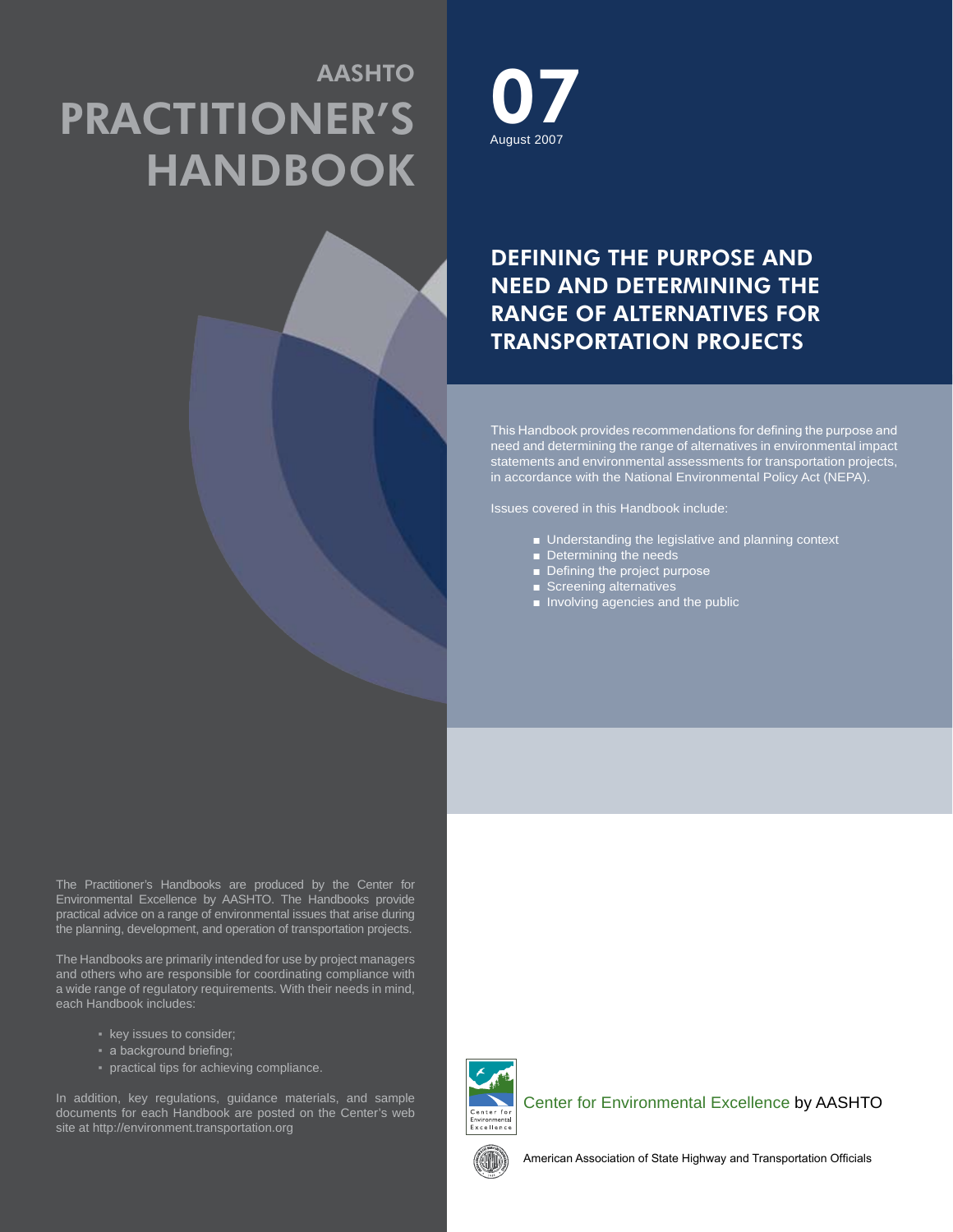Copyright © 2007, Center for Environmental Excellence by AASHTO (American Association of State Highway and Transportation Officials). All Rights Reserved. This book, or parts thereof, may not be reproduced in any form without written permission of the publisher. Printed in the United States of America.

This material is based upon work supported by the Federal Highway Administration under Cooperative Agreement No. DTFH61-07-H-00019. Any opinions, findings, and conclusions or recommendations expressed in this publication are those of the Author(s) and do not necessarily reflect the view of the Federal Highway Administration.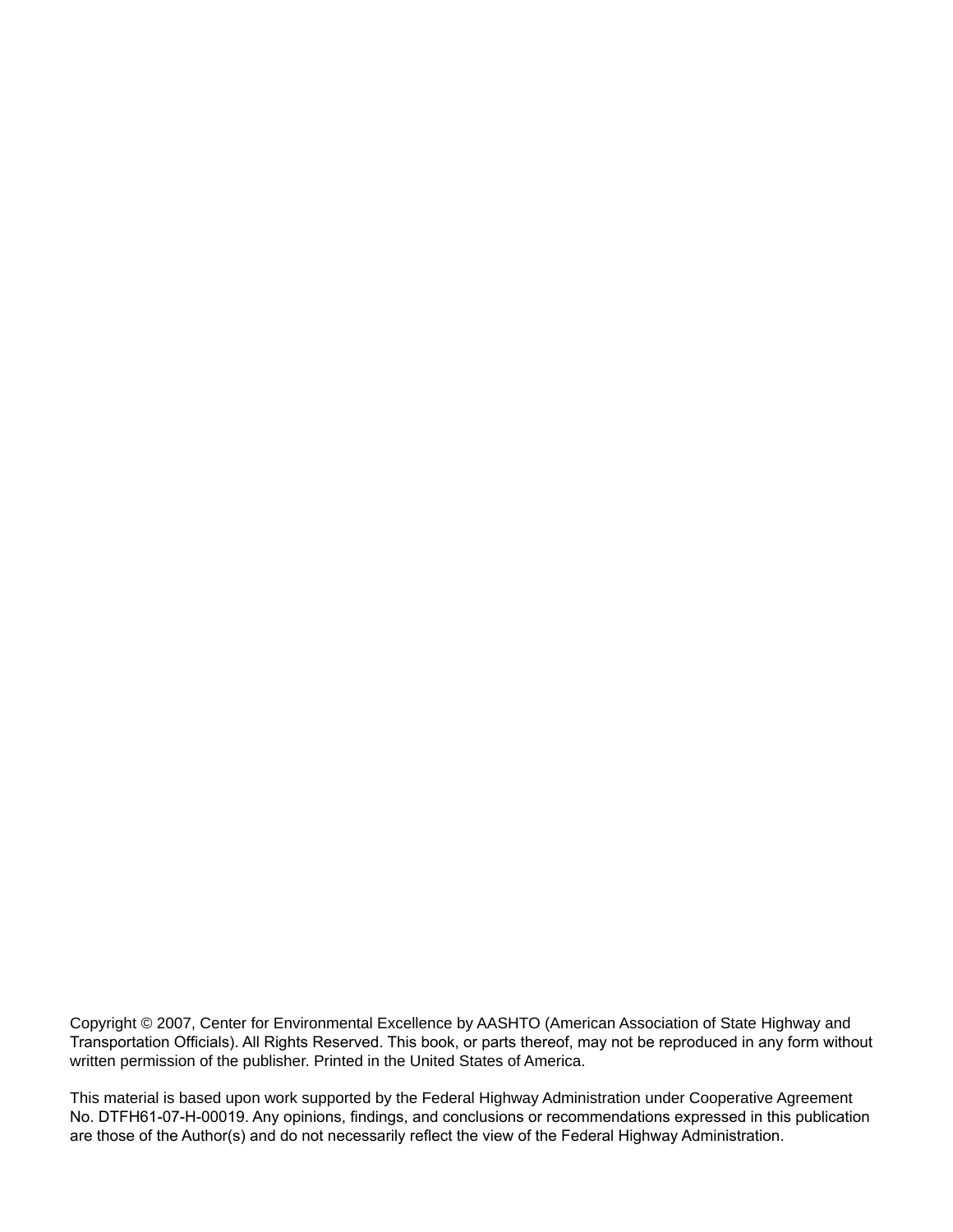# **Overview**



One of the most important tasks in any National Environmental Policy Act (NEPA) study is the definition of the project's purpose and need. The purpose and need is important because it plays a key role in determining the range of alternatives that will be considered. The purpose and need also can be important in selecting the preferred alternative, especially in cases where the project is subject to other laws that require consideration of project purpose, such as Section 404 of the Clean Water Act and Section 4(f) of the U.S. Department of Transportation Act.

This Handbook is intended to provide practitioners with practical suggestions for defining purpose and need and for determining the range of alternatives. The handbook covers both legal principles and practical considerations, and specifically focuses on the issues involved in developing the purpose and need and range of alternatives for highway projects.

# Key Issues to Consider

## *Understanding the Legislative and Planning Context*

- Is there any legislation (Federal, state, or local) that should be considered in defining the project purpose?
- Are there any provisions in adopted statewide or metropolitan transportation plans that are relevant to defining the project purpose?
- Has a purpose and need been defined for this project in a corridor or sub-area study, pursuant to the statewide and metropolitan planning regulations (23 C.F.R. Part 450)?
- If planning decisions are being used to support the purpose and need, how much time has passed since those decisions were made? Is there a need to re-consider or update those planning decisions?

#### *Determining the Needs*

- What data is *available* to evaluate the transportation needs in the project area?
- What data is *needed* in order to assess the transportation needs in the project area?
- Are there any data gaps—that is, any data that is needed but is not readily available? ■
- If there are data gaps, how will those gaps be addressed?
- If the study has been underway for several years, what steps will be taken to make sure that the data underlying the purpose and need is still valid?
- How will the supporting information for the purpose and need be documented? For example, will technical reports be prepared?

#### *Defining the Project Purpose*

- Is there a single purpose of the project, or does the project serve multiple purposes?
- If there are multiple purposes, are some more important than others? What are the true "drivers" of the project?
- How is the need for *this* project distinct from the need for other similar projects that are being proposed in the same region? What are the differentiae?
- Are the project purposes achievable?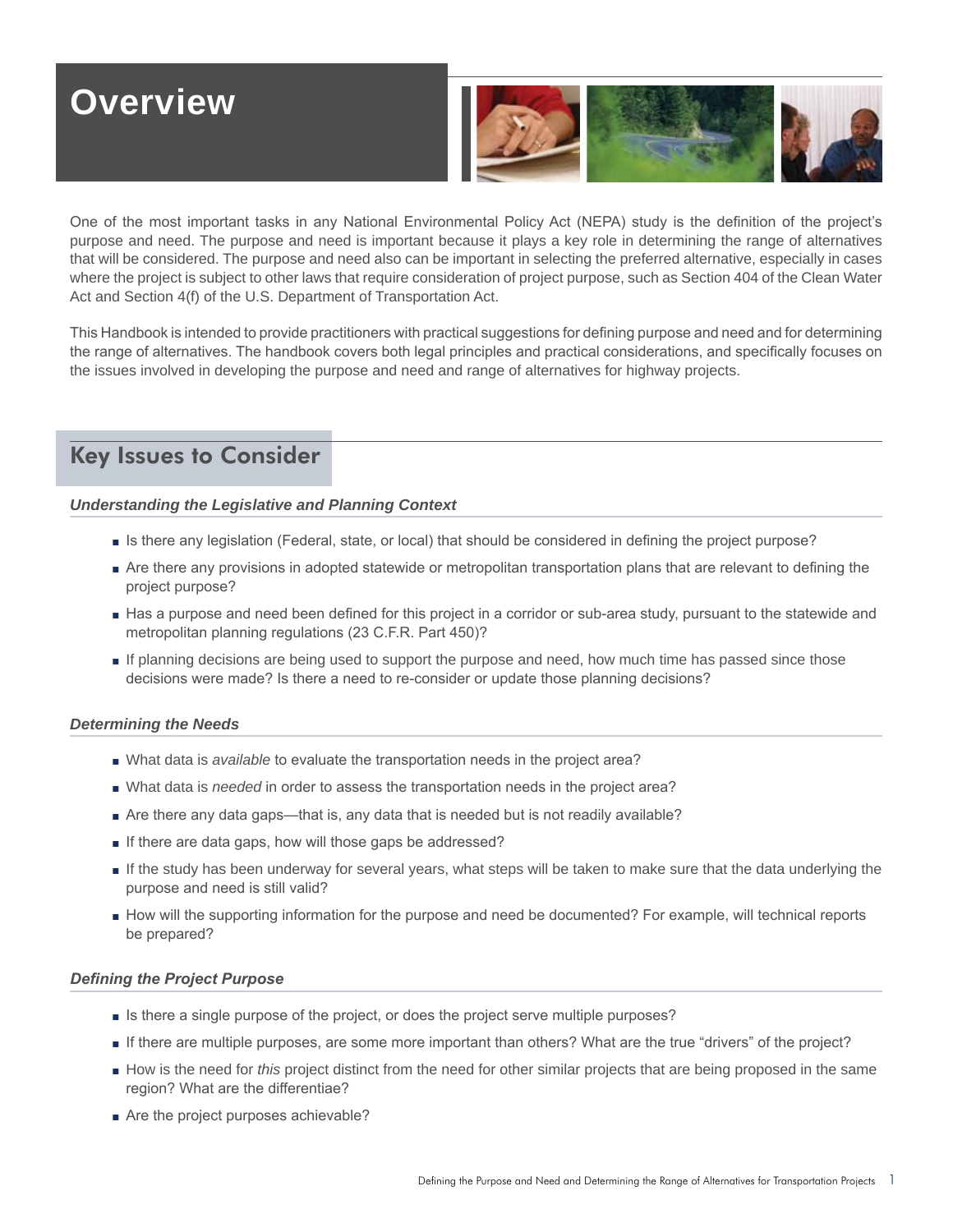- Will criteria or methods be used to differentiate among alternatives that do and do not meet the project purposes? ■
- Have the project purposes changed over time? If so, how will this change be explained?
- Will "goals and objectives" be defined in addition to "purpose and need"? What is the difference between the two terms, and how will it be explained to the public?
- Is the project purpose stated clearly, succinctly, and consistently throughout the NEPA document?

#### *Screening Alternatives*

- What criteria will be used to determine whether an alternative meets purpose and need?
- Aside from purpose and need, what other factors—such as environmental impacts and cost—will be considered in the screening process?
- If alternatives screening will be based partly on factors such as environmental impacts and cost, what specific criteria will be used? Is enough information available at the screening stage to make meaningful judgments about impacts and cost?
- How will the alternatives screening process be documented?
- After the screening process has been completed, what steps will be taken to ensure that screening-level decisions remain valid? Are there any circumstances that warrant re-consideration and updating of screening decisions?

#### *Involving Agencies and the Public*

- If an environmental impact statement (EIS) is being prepared, what opportunity for involvement will be provided for agencies and the public in developing the purpose and need and determining the range of alternatives? Will these opportunities occur in sequential steps or simultaneously?
- Is the project subject to a NEPA/404 merger agreement ? If so, what additional process steps apply to the development of the purpose and need under that agreement?
- If the project involves an environmental assessment (EA), will there be any agency coordination or public involvement regarding purpose and need and the range of alternatives?
- How will your agency coordination and public involvement efforts be documented?
- Are there any controversies regarding the purpose and need and/or the range of alternatives? If so, how have those concerns been addressed?

# Background Briefing

This section provides a brief introduction to key concepts related to the purpose and need chapter and the screening of alternatives in the NEPA process. This section summarizes key principles and requirements from the Council on Environmental Quality (CEQ) NEPA regulations, 40 C.F.R. Part 1500; the Federal Highway Administration (FHWA) NEPA regulations, 23 C.F.R. Part 771; CEQ and FHWA guidance documents; and court decisions.

In addition, this section briefly discusses Section 6002 of the Safe, Accountable, Flexible, Efficient Transportation Equity Act: A Legacy for Users (SAFETEA-LU), which is now contained in 23 U.S.C. § 139. This section also considers FHWA's statewide and metropolitan planning regulations (23 C.F.R. Part 450), as well as Appendix A to the planning regulations. Appendix A contains detailed guidance on linking the planning and NEPA processes.

#### *Purpose and Need*

**Why a Purpose and Need is Required.** The CEQ regulations require every environmental impact statement (EIS) to "briefly specify the underlying purpose and need to which the agency is responding in proposing the alternatives including the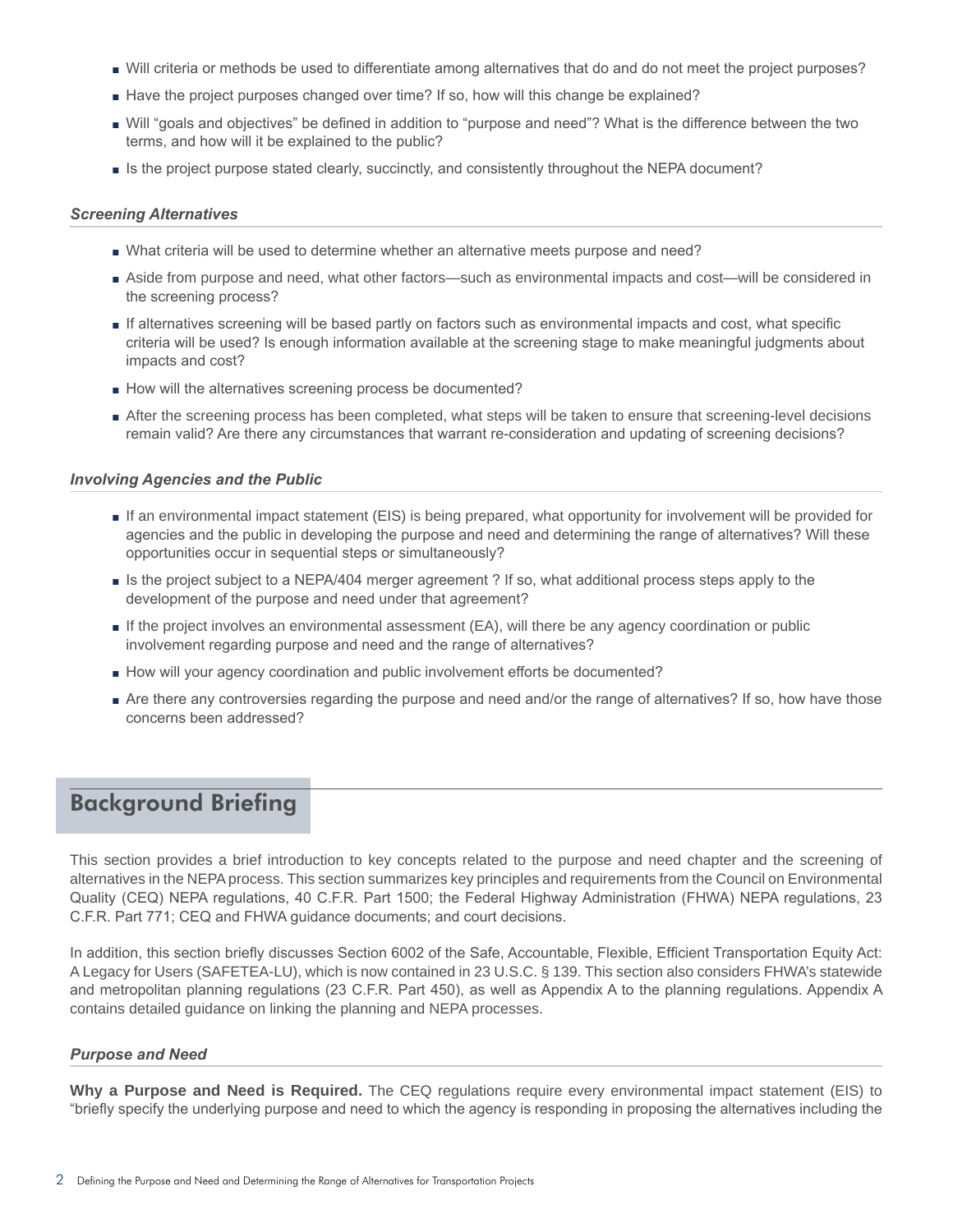proposed action."<sup>1</sup> In addition, the CEQ regulations require an environmental assessment (EA) to include "a brief discussion of the need for the proposal."<sup>2</sup>

**Importance of Purpose and Need in NEPA.** The purpose and need is a key factor in determining the range of alternatives considered in an EIS. Specifically, the purpose and need limits the range of alternatives because an agency can dismiss, without detailed study, any alternative that fails to meet the project's purpose and need. A well-defined, succinct purpose and need is a fundamental building block of any EIS.

**Importance of Purpose and Need for Other Laws.** The purpose and need also plays an important role in determining the requirements of other laws. In particular, the project purpose is important for two key federal laws that apply to many transportation projects: Section 4(f) of the Department of Transportation Act and Section 404 of the Clean Water Act.

- Section 4(f). Under Section 4(f) of the Department of Transportation Act, the U.S. Department of Transportation (U.S. DOT) is required to determine whether there is any "prudent and feasible" alternative that avoids the use of significant publicly owned parks, recreation areas, and wildlife or waterfowl refuges, as well as any significant historic sites. In general, an alternative that does not meet the purpose of a project is not prudent and therefore can be eliminated from consideration under Section 4(f). The agency responsible for determining "prudence" under Section 4(f) is the U.S. Department of Transportation—specifically FHWA, for highway projects that require FHWA approval.
- Section 404. Under Section 404 of the Clean Water Act, the U.S. Army Corps of Engineers is required to determine whether there is any "practicable" alternative that avoids the use of aquatic resources within its jurisdiction. In general, an alternative that does not meet the purpose of a project is not practicable and therefore can be eliminated from consideration under Section 404.<sup>3</sup> The determination of "practicability" under Section 404 is distinct from the determination of "reasonableness" under NEPA. The agency responsible for determining "practicability" under Section 404 is the Corps.

**Direction Provided in SAFETEA-LU for Defining the Purpose and Need.** In Section 6002 of SAFETEA-LU, which is now 23 U.S.C. § 139, Congress required a purpose and need statement to include "a clear statement of the objectives that the proposed action is intended to achieve" and listed the following objectives that can be included:

- "Achieving a transportation objective identified in an applicable statewide or metropolitan transportation plan";
- "Supporting land use, economic development, or growth objectives established in applicable Federal, state, local, or tribal plans"; and
- "Serving national defense, national security, or other national objectives, as established in Federal laws, plans, or policies."

According to FHWA's guidance on Section 6002, this section in SAFETEA-LU does not substantively change the concept of purpose and need that was established by CEQ. It simply provides examples of some purposes that *can be* included in a purpose and need statement. The decision about which goals to include still should be made on a case-by-case basis.

**Linking Planning and NEPA—Guidance in "Appendix A" to the Planning Regulations.** In 2005, FHWA and FTA issued joint guidance on linking the transportation planning and NEPA processes. In 2007, this guidance was incorporated, with some changes, into Appendix A of the new statewide and metropolitan transportation planning regulations (23 C.F.R. Part 450). Appendix A refers to the transportation planning process as the "primary source" of the purpose and need, and lists four specific ways in which the planning process can be used to develop a purpose and need:

(a) Goals and objectives from the transportation planning process may be part of the project's purpose and need statement;

<sup>1</sup> 40 C.F.R. § 1506.13.

<sup>&</sup>lt;sup>2</sup> 40 C.F.R. § 1508.9. The regulation states in full that an environmental assessment "[s]hall include brief discussions of the need for the proposal, of alternatives as required by section 102(2)(E), of the environmental impacts of the proposed action and alternatives, and a listing of agencies and persons consulted." Section 102(2)(E) requires Federal agencies to "study, develop, and describe appropriate alternatives to recommended courses of action in any proposal which involves unresolved conflicts concerning alternative uses of available resources." This general requirement has been interpreted by CEQ to require an analysis of alternatives in EAs.

 $3$  See 40 C.F.R. § 230.3(q) ("The term practicable means available and capable of being done after taking into consideration cost, existing technology, and logistics in light of overall project purposes.").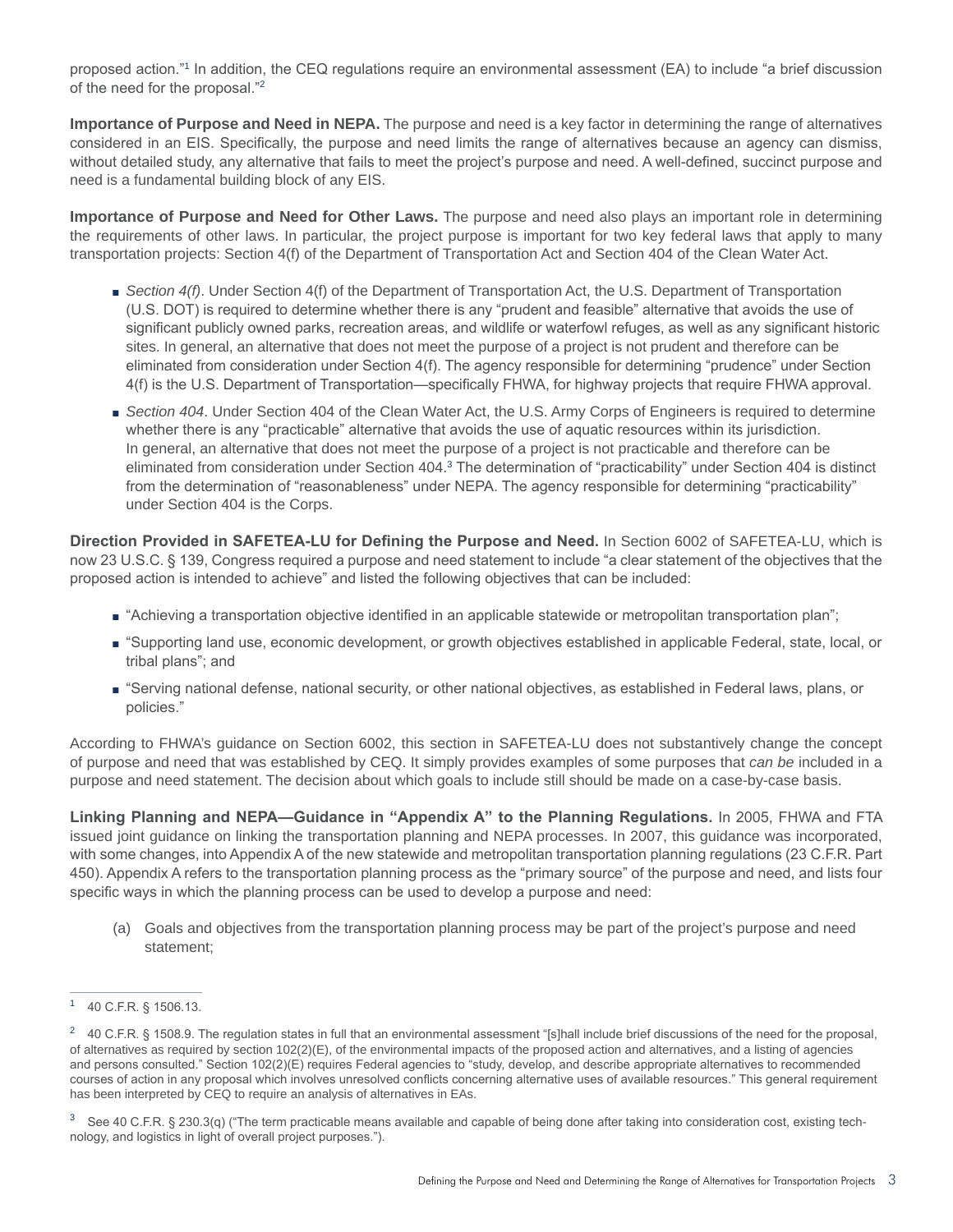- (b) A general travel corridor or general mode(s) (e.g., highway, transit, or a highway/transit combination) resulting from planning analyses may be part of the project's purpose and need statement;
- (c) If the financial plan for a metropolitan transportation plan indicates that funding for a specific project will require special funding sources (e.g., tolls or public-private financing), such information may be included in the purpose and need statement; or
- (d) The results of analyses from management systems (e.g., congestion, pavement, bridge, and/or safety) may shape the purpose and need statement.

The use of these planning-level goals and choices must be appropriately explained during NEPA scoping and in the NEPA document.4

**Role of Lead Agencies in Defining Purpose and Need.** In general, the responsibility for defining a project's purpose and need rests with the lead Federal agency preparing the NEPA document. For transportation projects, the lead Federal agency is a transportation agency—for example, FHWA for a highway project. Under the environmental review process defined in Section 6002 of SAFETEA-LU (23 U.S.C. § 139), a state or local agency that is serving as a joint lead agency shares the Federal lead agency's authority to define the purpose and need.<sup>5</sup> Together, the lead Federal agency and any joint lead agencies are responsible for defining the project's purpose and need. The lead agencies share this decision-making authority; if they cannot agree, the process does not move forward until the disagreement is resolved.

**Role of Other Federal Agencies in Defining Purpose and Need.** Other Federal agencies may have an independent responsibility to comply with NEPA for a transportation project. This responsibility arises when the project requires a permit or other approval from that agency. For example, if a project requires a Section 404 permit from the Corps, the Corps has an obligation to comply with NEPA before issuing the permit. Similarly, if a project requires a bridge permit from the Coast Guard, the Coast Guard must comply with NEPA before issuing that permit. Because these other Federal agencies have an independent responsibility to comply with NEPA, they are not required to adopt the purpose and need as defined by the transportation agencies. However, the CEQ has stated that non-transportation agencies should give "substantial deference" to transportation agencies' definition of a project's purpose and need.<sup>6</sup>

**Agency and Public Involvement in Purpose and Need.** The CEQ regulations themselves do not specifically require agency coordination or public involvement in the development of a purpose and need statement. However, this requirement does exist under Section 6002 (23 U.S.C. § 139) for any EIS prepared for a highway or transit project. Even in situations where Section 6002 does not apply, it is often prudent to provide an opportunity for involvement by agencies and the public—and it may be required under state laws or procedures.

**Documenting the Purpose and Need.** The CEQ has provided general direction regarding the format and length of a purpose and need statement.

- Format. The CEQ regulations define a "standard format" that calls for a separate chapter on purpose and need. According to the regulations, the standard format should be used for all EISs unless the agency finds a "compelling reason" to do otherwise.<sup>7</sup> In recent years, FHWA has allowed the use of alternative formats in an effort to improve readability. As part of those efforts, FHWA has allowed EISs to be issued that do not have a separate chapter on purpose and need, as long as the necessary information is included and can be easily located in the document.
- Length. The CEQ regulations require only that an EIS "briefly specify" the purpose and need in an EIS. In addition, CEQ has encouraged brevity in discussions of purpose and need.<sup>8</sup> However, while the purpose and need

<sup>4</sup> *Federal Register*, Vol. 72, No. 30, Feb. 14, 2007, (23 C.F.R. Part 450, "Appendix A, Linking the Transportation Planning and NEPA Processes"), p. 7282.

<sup>&</sup>lt;sup>5</sup> FHWA & FTA, "Final Guidance: SAFETEA-LU Environmental Review Process" (Nov. 15, 2006), Response to Question 32 ("The lead agencies are responsible for the development of the project's purpose and need statement. . . . If the lead agencies do not agree, they must work out their differences because progress on stating the project's purpose and need, and other activities that depend on the statement of purpose and need will be stalled until the lead agencies agree.").

<sup>&</sup>lt;sup>6</sup> Letter from J. Connaughton, Chairman, Council on Environmental Quality, to N. Mineta, Secretary, U.S. Department of Transportation (May 12, 2003).

 $7$  40 C.F.R. § 1502.10(d).

<sup>&</sup>lt;sup>8</sup> See 40 C.F.R. § 1502.13 (requires EIS to "briefly specify" the underlying purpose and need); letter from J. Connaughton, Chairman, Council on Environmental Quality, to N. Mineta, Secretary, U.S. Department of Transportation (May 12, 2003) (notes discussion of purpose and need is "typically one or two paragraphs long").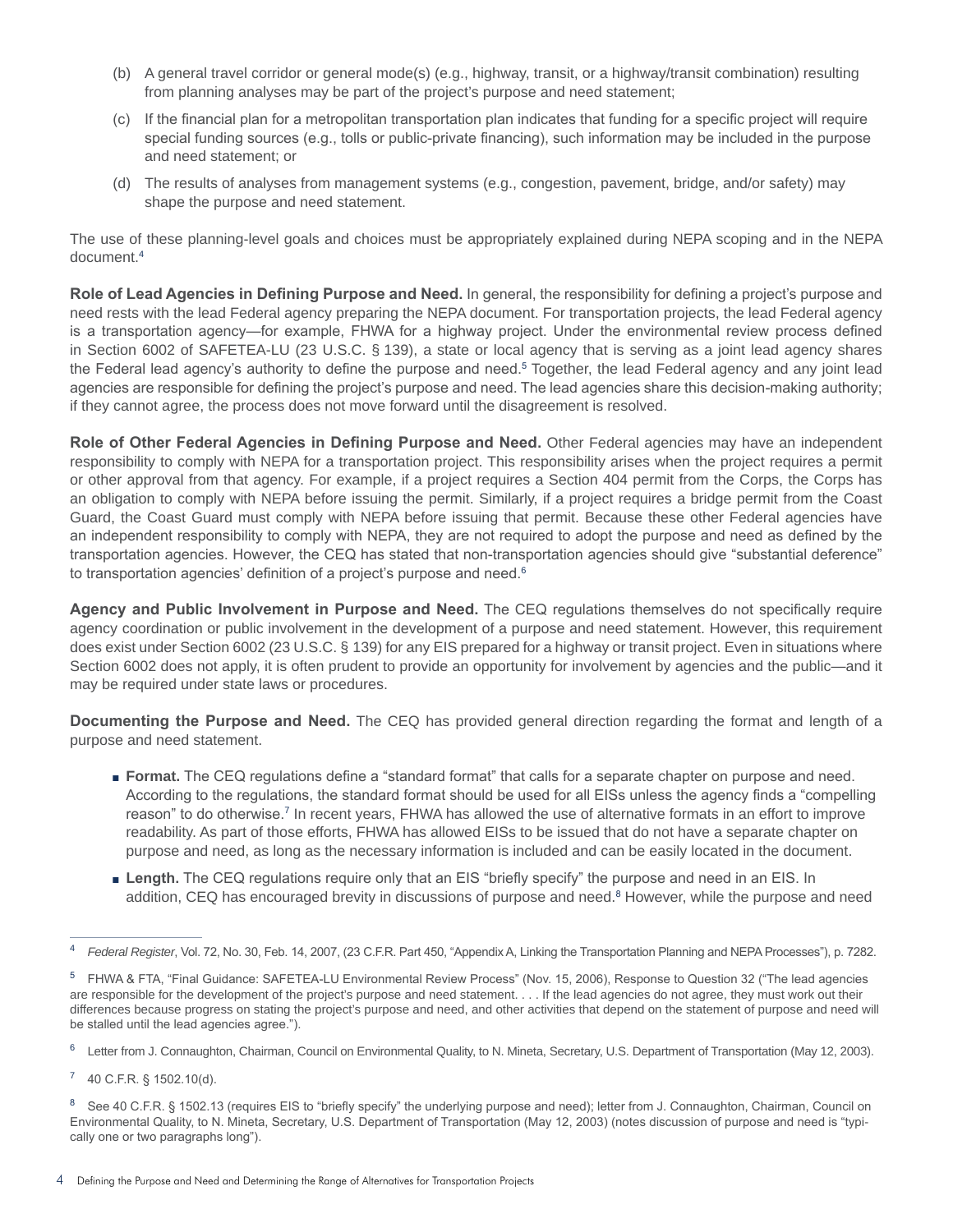usually can be summarized in a page or less, there are often good reasons for a purpose and need *chapter* to be considerably longer. For example, the information needed to demonstrate the existence of a need, or to justify reliance on decisions made in a previous study, often requires more than a single page. It is reasonable to use 15 pages as a general guide to the length of a purpose and need chapter in an EIS; for more complex projects, a longer chapter may be appropriate.

**Court Decisions.** NEPA litigation frequently involves challenges to an agency's determination of purpose and need. The courts' decisions in these cases provide general principles, but few specifics. The general thrust of the case law is that an agency has substantial discretion in determining a project's purpose and need, but should avoid defining the purpose so narrowly as to circumvent the NEPA requirement for alternatives analysis. The excerpts in Appendix A provide some samples of court decisions on these issues.

# *Range of Alternatives*

**Duty to Evaluate "All Reasonable Alternatives."** The CEQ regulations require an EIS to "rigorously explore and objectively evaluate all reasonable alternatives" and to "[d]evote substantial treatment to each alternative considered in detail . . . so that reviewers may evaluate their comparative merits." The regulations also provide that "for alternatives which were eliminated from detailed study, [the EIS should] briefly discuss the reasons for their having been eliminated."<sup>9</sup> The requirement to consider "all reasonable alternatives" does not apply to an EA. It is necessary to consider alternatives in an EA, but the requirement for an EA is somewhat less stringent than the requirement for an EIS.

**"All Reasonable" vs. "Reasonable Range."** The reference in the CEQ regulations to "all reasonable alternatives" implies if taken at face value—that *every* reasonable alternative must be rigorously evaluated, no matter how many reasonable alternatives exist. However, in many cases, the number of potentially reasonable alternatives is very large or even infinite. The CEQ has addressed this issue in guidance, stating that a "reasonable range" of alternatives can be studied when the number of potentially reasonable alternatives is very large:

For some proposals, there may exist a very large or even an infinite number of possible reasonable alternatives. For example, a proposal to designate wilderness areas within a national forest could be said to involve an infinite number of alternatives from 0 to 100 percent of the forest. When there are potentially a very large number of alternatives, only a reasonable number of examples, covering the full spectrum of alternatives, must be analyzed and compared in the EIS. An appropriate series of alternatives might include dedicating 0, 10, 30, 50, 70, 90, or 100 percent of the forest to wilderness. What constitutes a reasonable range of alternatives depends on the nature of the proposal and the facts in each case.<sup>10</sup>

Therefore, despite the reference to "all reasonable alternatives" in the CEQ regulations, it is permissible to study a "reasonable range" of alternatives in an EIS. When relying upon this interpretation, it is important to ensure that the range of alternatives covers the "full spectrum" of potential reasonable alternatives.

**What is a Reasonable Alternative.** The CEQ regulations do not define a "reasonable" alternative. The CEQ's guidance states that "[i]n determining the scope of alternatives to be considered, the emphasis is on what is 'reasonable' rather than on whether the proponent or applicant likes or is itself capable of carrying out a particular alternative. Reasonable alternatives include those that are practical or feasible from the technical and economic standpoint and using common sense, rather than simply desirable from the standpoint of the applicant."<sup>11</sup>

**Focus of Screening: Determining Reasonableness.** The term "alternatives screening" is commonly used to refer to the process for reviewing a range of preliminary alternatives or concepts and deciding which ones to carry forward for detailed study. The primary function of an alternatives screening process is to determine reasonableness; that is, screening provides a means of separating the *unreasonable* alternatives (which can be eliminated without detailed study) from the *reasonable* alternatives (which must be carried forward for detailed study). If there are many reasonable alternatives, the screening process also can be used as the basis for defining a *reasonable range* that represents the full spectrum of reasonable alternatives.

<sup>9</sup> 40 C.F.R. 1502.14.

<sup>10</sup> CEQ, "Forty Most Asked Questions Concerning CEQ's National Environmental Policy Act Regulations" (Mar. 16, 1981), Question 1b.

<sup>11</sup> CEQ, "Forty Most Asked Questions Concerning CEQ's National Environmental Policy Act Regulations" (Mar. 16, 1981), Question 2a.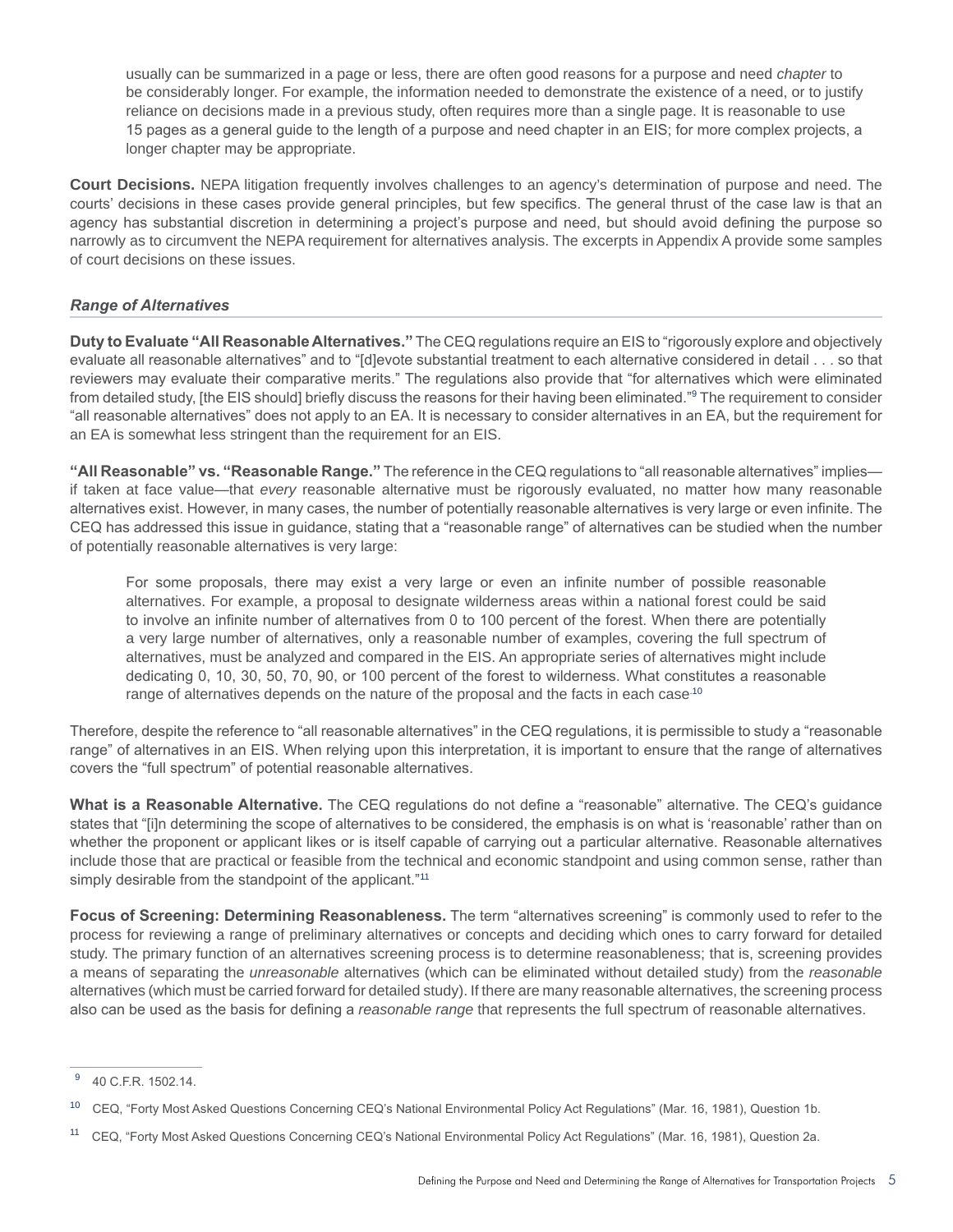**Factors to Consider in Screening Alternatives.** Alternatives can be eliminated in the screening process based on any factor that is relevant to reasonableness. An alternative that does not meet the purpose and need is, by definition, unreasonable—and for that reason, it can be eliminated in the screening process. An alternative that *does* meet the purpose and need can still be rejected as unreasonable based on other factors, including environmental impacts, engineering, and cost. For example, if there are two alternatives that both meet the purpose and need to a similar degree, but one of them is much higher-impact and more costly, those factors can be cited as a basis for rejecting the higher-impact alternative as unreasonable.

**Alternatives that Partially Meet Purpose and Need.** Lead agencies frequently are asked to consider alternatives that "partially meet" the purpose and need. The agency's obligation to consider such alternatives depends on how the purpose and need has been defined. If the project has two distinct purposes, each of which is considered primary (i.e., vital to the project), an alternative that clearly fails to meet one of those purposes is not reasonable and should be eliminated. The fact that an alternative meets one of the primary purposes does not make it a reasonable alternative. On the other hand, if an alternative satisfies the primary purpose or purposes of the project, but fails to satisfy some secondary purpose that is not essential to the project, then the alternative could be considered reasonable. This underscores the benefits of providing a clear statement of the essential elements of the purpose and need.

**Range of Alternatives in an EA.** The CEQ regulations state that an environmental assessment (EA) shall include a "brief discussion" of alternatives.12 In general, courts have held that the alternatives analysis required for an EA is less rigorous than the alternatives analysis required for an EIS. Consideration of two detailed-study alternatives—the proposed action and a no-action alternative—is often sufficient in an EA, whereas an EIS typically requires a wider range of alternatives to be considered.

**Court Decisions.** A key principle in NEPA case law is that agencies and courts should apply a "rule of reason" when determining the appropriate range of alternatives considered in a NEPA document and the degree to which each alternative is considered.<sup>13</sup> The rule of reason means, in essence, that both agencies and courts should apply common sense when determining the adequacy of an alternatives analysis. The explanation for eliminating an alternative must be reasonable and must be supported by factual information in the record. In some cases, this explanation can be brief; in others, a more extensive explanation is needed.

# Practical Tips

This section provides suggestions for developing the purpose and need statement, and then applying the purpose and need statement, along with other factors, in the development and screening of alternatives. It is not intended to prescribe a specific format or approach. Rather, it draws on regulations, guidance, court decisions, and experience in the NEPA process to provide ideas and insights for practitioners to consider.

# 1 | Understanding the Legislative and Planning Context

The purpose and need of a NEPA document should not be developed on a blank slate. Rather, the purpose and need should be informed by policy direction provided in any applicable legislation and transportation plans.

**Policy Established in Legislation.** Courts have specifically recognized that Federal agencies can and should consider legislative direction when determining a project's purpose.14 This legislative direction can take many forms. Some examples

<sup>&</sup>lt;sup>12</sup> The CEQ regulations state that an environmental assessment "[s]hall include brief discussions of the need for the proposal, of alternatives as required by section 102(2)(E), of the environmental impacts of the proposed action and alternatives, and a listing of agencies and persons consulted." 40 C.F.R. § 1508.9(b). Section 102(2)(E) of NEPA does not specifically address EAs; in fact, NEPA does not mention EAs. Section 102(2)(E) requires Federal agencies to "study, develop, and describe appropriate alternatives to recommended courses of action in any proposal which involves unresolved conflicts concerning alternative uses of available resources." This general requirement has been interpreted by CEQ to require an analysis of alternatives in EAs.

<sup>&</sup>lt;sup>13</sup> See Appendix A to this Handbook for summaries of selected NEPA case law.

<sup>&</sup>lt;sup>14</sup> See Appendix A to this Handbook for summaries of selected NEPA case law.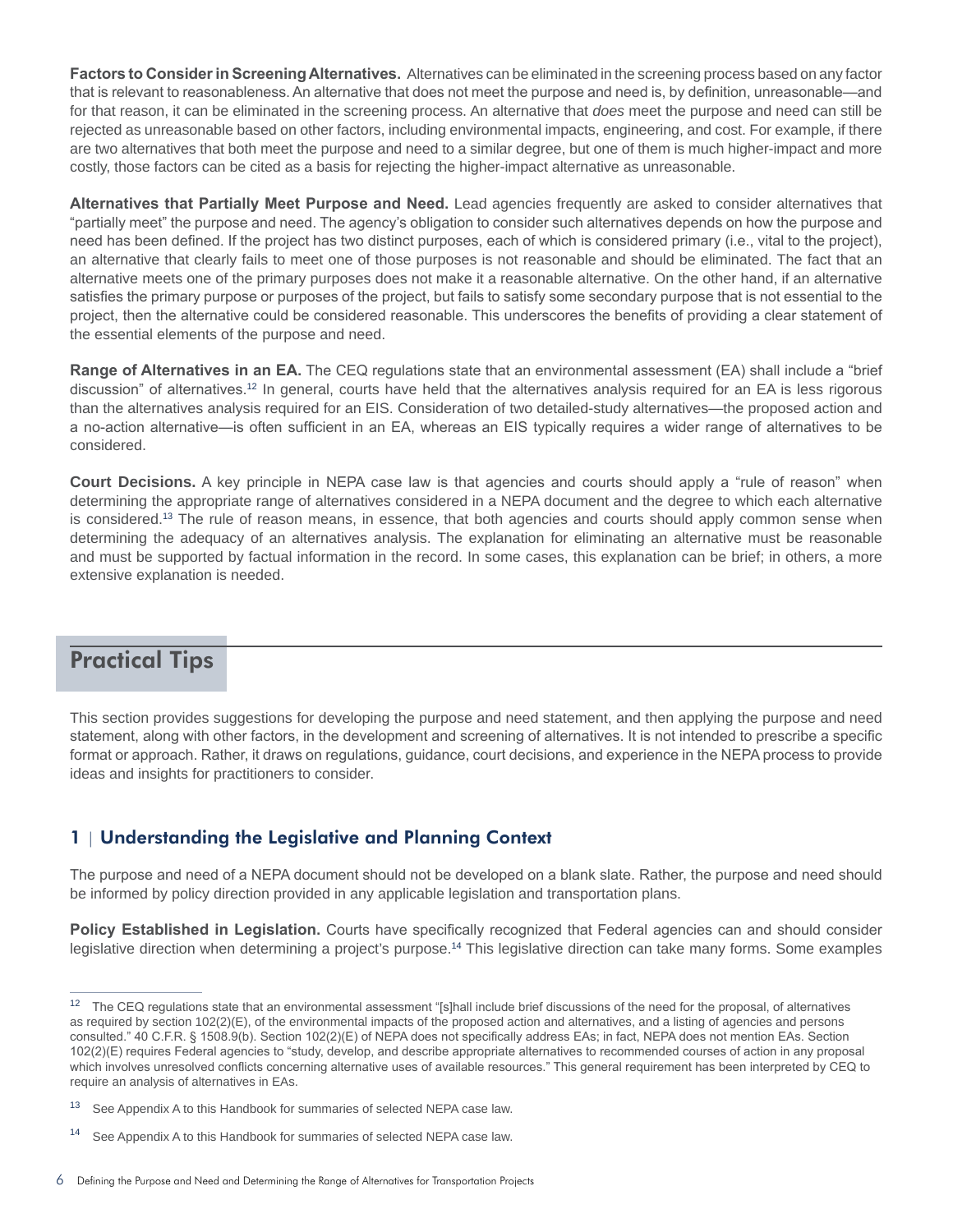include legislation that establishes or calls for establishing a regional system of highways, a specific highway corridor, or design criteria that must be met by highways within a given system, corridor, or functional class. Another example is legislation that calls for incorporation of transit or pedestrian facilities as part of highway projects. On a cautionary note, it is important to remember that the existence of project-specific legislation does not necessarily determine the project purpose; the lead agencies still must exercise judgment in the NEPA process when deciding whether, and to what extent, to incorporate legislative direction into the project purpose.

**Policy Established in Transportation Plans.** The transportation planning process can be used to establish transportation policies that inform the development of a project's purpose and need. As with legislation, the transportation planning process can provide policy direction for the NEPA process in many ways, such as designating networks or systems; defining performance goals; or defining the respective roles of highways and transit modes in meeting transportation needs. For example, if a state department of transportation (DOT) or metropolitan planning organization (MPO) has established targets for congestion reduction in a particular area, those targets could provide the basis for defining the need for transportation improvements on a specific roadway or in a specific corridor.

**Corridor and Sub-Area Studies.** In addition to establishing broad, systems-level policies and plans, the transportation planning process also can involve a more detailed study of a specific corridor or area. These studies—which are known as "corridor or sub-area studies" in FHWA's recently revised planning regulations—can be used as the basis for defining the purpose and need and determining the range of alternatives for individual projects.<sup>15</sup>

# 2 | Determining the Needs

The "needs" section of the purpose and need chapter provides the factual foundation for the statement of project purpose. This section should describe the problems that the proposed action is intended to address and, to the extent possible, explains the underlying causes of those problems—for example, growth trends that have resulted in traffic congestion. The following suggestions address some of the topics that should be considered in deciding what data to include and how it should be presented. This discussion is not intended to be prescriptive or exhaustive.

**Finding the Right Data.** In developing the data for the purpose and need chapter, the key question for practitioners should not be "What type of data is available?" Rather, the key question is: "What type of data is *needed* to better understand the transportation conditions?" In many cases, obtaining the right data is a time-consuming task. For example, existing traffic models may need to be re-calibrated to reflect conditions in the study corridor; there may be gaps or inconsistencies in existing records; or data may not be available at a scale appropriate for the size of the study area. Overcoming these challenges is an important part of developing a sound purpose and need statement. The data in the purpose and need statement should be current, accurate, and *relevant* to the issues being considered.

**Defining the "No Action" Condition.** A defensible and consistent definition of the No Action scenario is essential to a sound assessment of the need for a project. The heart of this task is defining the conditions that will exist in the forecast year if the proposed action is not implemented. This involves making assumptions about (1) future land use and (2) the future transportation network. These assumptions should be carefully documented and explained in the project file, since they provide the underpinning for the definition of the need for the project. It is also helpful to describe the major elements of the No Action scenario in the EIS itself. This can be done by listing the key transportation improvements that are assumed to be in place in the forecast year under the No Action condition.

**Forecast Year.** There is no specific NEPA requirement regarding the time horizon that should be used in defining a project's purpose and need, but the typical period for highway projects is approximately 25 years from the initiation of the NEPA study.<sup>16</sup> The forecast year should be specified in the purpose and need chapter, and should be used consistently throughout the EIS. In some cases, where a NEPA study takes considerably longer than expected, it may be appropriate to revise the forecast year (by moving it farther out). If this is done, the change should be explained in the document and should be implemented consistently.

<sup>15</sup> See 23 C.F.R. §§ 450.212 and 450.318, and Appendix A to 23 C.F.R. Part 450.

<sup>&</sup>lt;sup>16</sup> This time horizon is consistent with a requirement that all projects on the Interstate System should be designed to meet traffic demands for a 20-year period following approval of plans, specifications, and estimates. See 23 U.S.C. § 109(b) ("The geometric and construction standards to be adopted for the Interstate System shall be those approved by the Secretary in cooperation with the State transportation departments. Such standards, as applied to each actual construction project, shall be adequate to enable such project to accommodate the types and volumes of traffic anticipated for such project for the twenty-year period commencing on the date of approval by the Secretary, under section 106 of this title, of the plans, specifications, and estimates for actual construction of such project.").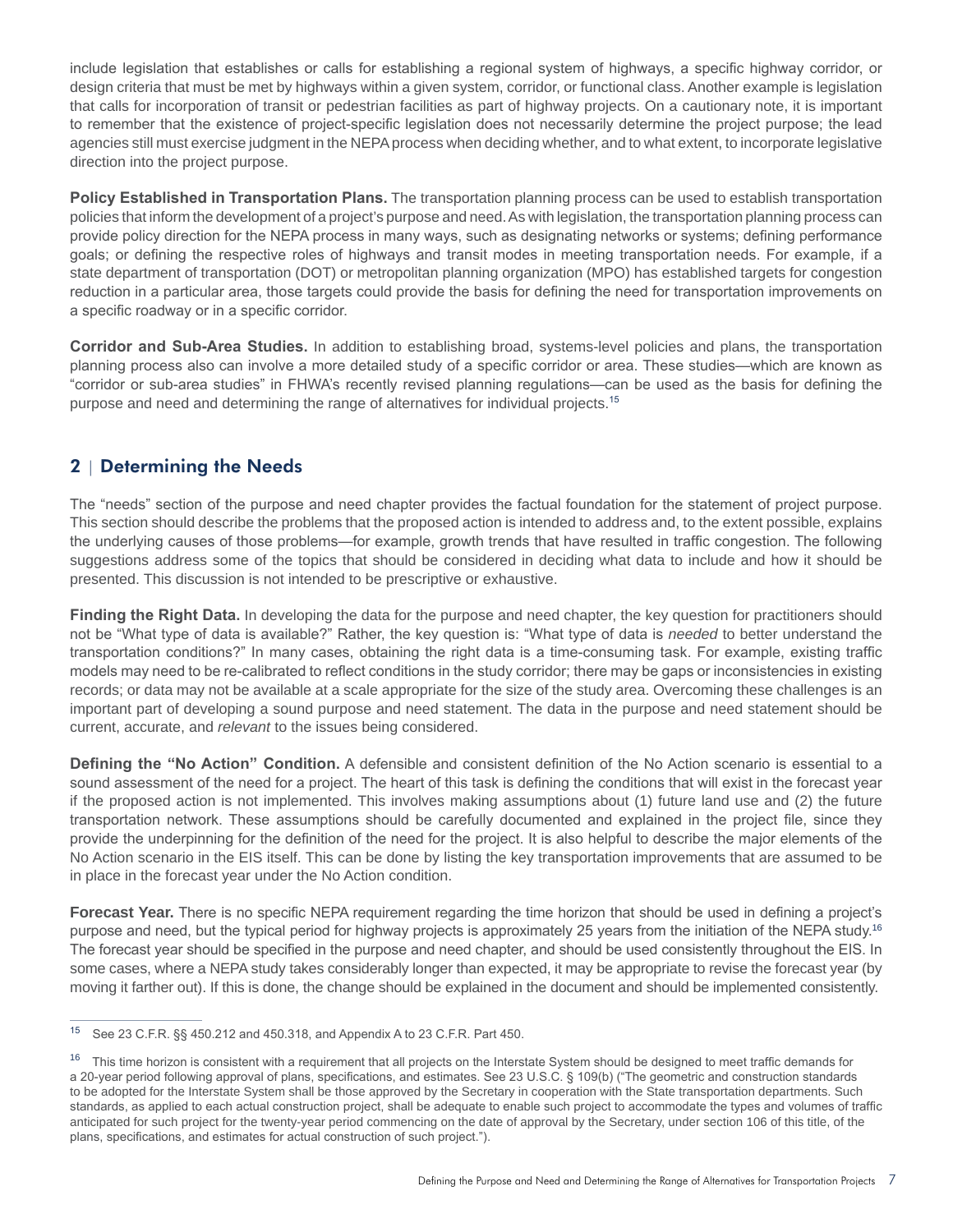**Population and Employment Data.** Transportation needs are often highly related to population and employment trends. While demographic trends themselves do not demonstrate that a specific transportation need exists, it can be helpful to include demographic trend data in the purpose and need chapter (or in the appendixes of the project file) as supporting information. For example, if a transportation project is intended to address growing congestion on a major thoroughfare in a rapidly growing area, it is helpful to include data showing population and employment growth trends over time along with projections for the future.

**Land Use and Development Data.** Land use trends also may inform the purpose and need for a transportation project. Land use data (e.g., tables or figures showing areas where high growth is occurring) help to illustrate the connection between broad regional changes and the specific needs that are being addressed by an individual project. For example, data on population and employment is often maintained at the county level. To help show the need for an improvement in a specific corridor, it is helpful to show specific areas within the county where that growth is concentrated.

**Congestion Data.** Many transportation projects are intended to relieve congestion on existing facilities. A range of measures can be used to demonstrate that a congestion need exists, such as levels of service (LOS), volume-to-capacity (V/C) ratios, and vehicle hours of delay. The key to demonstrating a congestion need is to use performance measures that are appropriate to conditions in the project area; the same set of measures will not apply to every project.

**Safety Data.** Like congestion, safety also is frequently identified as a need for transportation projects. In contrast to congestion, the tools available to establish a safety need are more limited. Typically, a safety need is demonstrated by comparing crash rates on a given facility to the statewide average for similar facilities. This measure provides a snapshot of existing conditions, not a forecast of future conditions. In addition, it may not fully reflect the nature or severity of incidents on a given roadway. If crash rates do not exceed the statewide average, yet there is a perceived safety need, it is important to consider other potential ways to quantify or describe the need for safety improvements.

**Keeping the Data Current.** Since the purpose and need statement is typically one of the first issues addressed in a NEPA study, the data used to establish the need can become stale as the NEPA process moves forward. The risk of staleness is especially great when a study encounters delays and ends up taking years longer than originally scheduled. Therefore, when a NEPA study is substantially delayed, it is important to consider updating the purpose and need data. It also is prudent to review the purpose and need any time there are substantial changes that could affect the need for a project, even if there has been no delay in the study.

**Documenting Traffic Forecasts and Other Data.** The methods used to develop traffic forecasts—including specific information about the traffic model version, the inputs to the model, and any adjustments made to the model—should be documented in the project file and summarized in the EIS. One effective approach is to prepare a traffic analysis technical report, which compiles the supporting documentation for the traffic forecasts in a single document. Documentation also should be prepared or compiled to support other data included in the purpose and need chapter, such as demographic forecasts.

# 3 | Defining the Project Purpose

The purpose and need statement should, above all, contain a clear statement of the project's purpose. This may seem selfevident, but, in fact, some purpose and need statements describe the proposed project, present data regarding various needs, and discuss the benefits of building the project without specifically stating its *purpose*. The lack of a clear purpose statement can impede the process of screening alternatives and also can complicate efforts to comply with Section 4(f) and Section 404. This section of the Handbook provides suggestions for drafting a purpose statement that is clear and concise, as well as legally defensible.

**The Statement of Purpose.** The purpose and need chapter should include—preferably early in the chapter—a clear and succinct statement of the project purpose. In many cases, the purpose can be stated in a single sentence. If a project has several distinct purposes, each purpose should be individually listed. The purpose statement should not be a laundry list of all the potential benefits of building a project, nor should it list every possible purpose that could conceivably apply to the project. The goal in drafting the purpose statement should be to define as sharply as possible the fundamental reasons why the project is being proposed.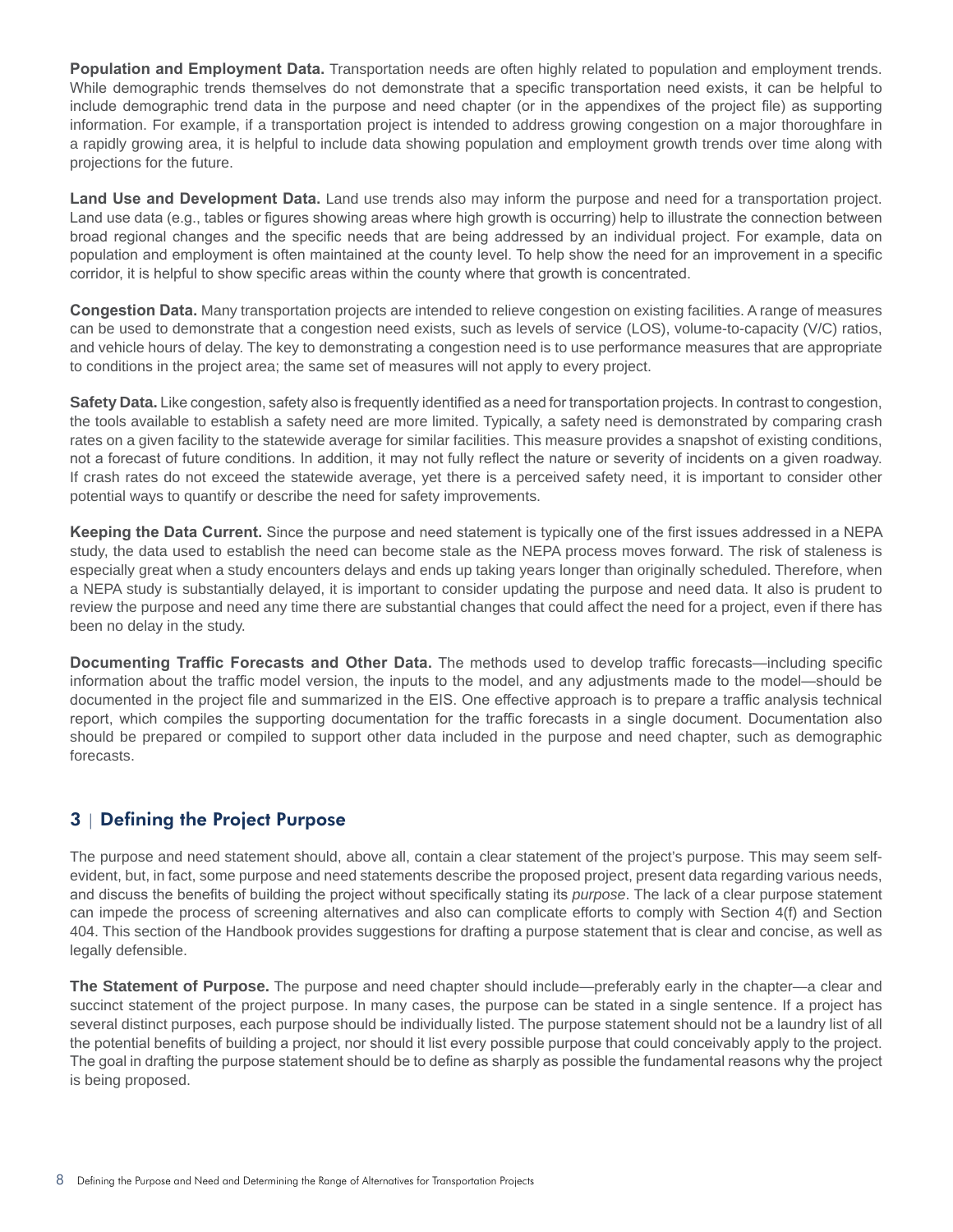**Primary vs. Secondary Purposes.** In many cases, a project serves multiple purposes. When that is the case, it may be helpful to distinguish between primary and secondary purposes.<sup>17</sup>

- A primary purpose is a "driver" of the project. In other words, it is a goal that reflects the fundamental reason why the project is being pursued. An alternative that does not achieve a primary purpose would be eliminated as unreasonable.
- Secondary purposes are additional purposes that are desirable, but are not the core purpose of the project. The secondary purposes would not, by themselves, provide a basis for eliminating alternatives in the screening stage, but could be considered as a factor in screening and could also be considered in selecting a preferred alternative. For example, if a project's primary purpose is to reduce congestion, it may have secondary purposes such as improving safety and providing improved bicycle/pedestrian access.

**Defining the Mode in the Purpose Statement.** For many years, there has been a perception that a project purpose in a NEPA document cannot specify a particular transportation mode or facility type. Recent FHWA guidance clarifies that, if the groundwork is laid in the planning process, a project purpose can be defined in terms of a specific mode and a general project location.<sup>18</sup> The guidance also notes that the use of these planning-level goals and choices must be appropriately explained during NEPA scoping and in the NEPA document.

**Safety as a Purpose.** Many transportation projects produce safety *benefits*, in the sense that completing the project will tend to reduce accident rates and/or the overall number of accidents. Yet, the potential for a safety benefit does not necessarily mean that safety is one of the *purposes* of the project. In general, safety should be included as a primary project purpose only where there is an identified safety *need*. Typically, a safety need exists where there is data demonstrating the existence of a safety problem—for example, an accident rate that exceeds the statewide average for similar roadways. Other types of data also can be used to demonstrate the existence of a safety problem.

**Economic Development as a Purpose.** Many transportation projects are proposed, at least in part, with the expectation that they will help promote economic growth. As with safety, the potential for an economic development *benefit* does not necessarily mean that economic development should be defined as a project *purpose*. In many cases, a more appropriate course of action is to express the project purpose in terms of the desired transportation outcome. For example, the purpose could be defined as *providing the transportation infrastructure needed* to support an economic development plan. By maintaining the focus on the transportation system, this approach avoids defining a purpose so broad that it would require consideration of a vast range of non-transportation alternatives for promoting economic development.

**Environmental Protection as a Purpose.** In general, the purpose and need should focus on the underlying reasons for proposing the transportation project, and, typically, those reasons are based on meeting a transportation need. Considerations that relate to the manner in which the project is carried out—such as minimizing environmental impacts—generally should be distinct from the purpose and need. This approach is supported by a report prepared for the Executive Order 13274 Task Force on purpose and need. The report states that "for the bulk of transportation projects, most staff across Federal agencies agreed that although environmental protection and community enhancement are important goals, these issues should not be a part of the purpose and need statement itself."<sup>19</sup>

**Defining "Goals and Objectives" as Distinct from "Purpose and Need."** As a way of communicating the full range of factors that will be considered in decision-making, it is possible to define a set of "goals and objectives," which include the purpose and need, but also extend beyond it to provide a broader vision for the project. On a cautionary note, it is important to remember that the term "goals and objectives" has no established definition in NEPA regulations, guidance, or case law, and

<sup>&</sup>lt;sup>17</sup> This approach is supported by FHWA's guidance on purpose and need, which states that ". . . it is important to determine the elements of the purpose and need which are critical to the project, as opposed to those which may be desirable or simply support it, the critical elements are those which if not met, at least to some minimal level, would lead to a 'no-build' decision. Determining critical needs could include policy decisions as well as technical considerations." See FHWA, "'Purpose and Need' in Environmental Documents" (Sept. 18, 1990).

<sup>18</sup> *Federal Register*, Vol. 72, No. 30, Feb. 14, 2007, (23 C.F.R. Part 450, "Appendix A, Linking the Transportation Planning and NEPA Processes"), p. 7282. "A general travel corridor or general mode or modes (e.g., highway, transit, or a highway/transit combination) resulting from planning analyses may be part of the project's purpose and need statement."

<sup>&</sup>lt;sup>19</sup> E.O. 13274 Purpose and Need Work Group, "Baseline Report" (March 15, 2005). This report is available on the Center for Environmental Excellence by AASHTO web site at *http://environment.transportation.org*. E.O. 13274 is an Executive Order on "Environmental Stewardship and Transportation Infrastructure Project Reviews."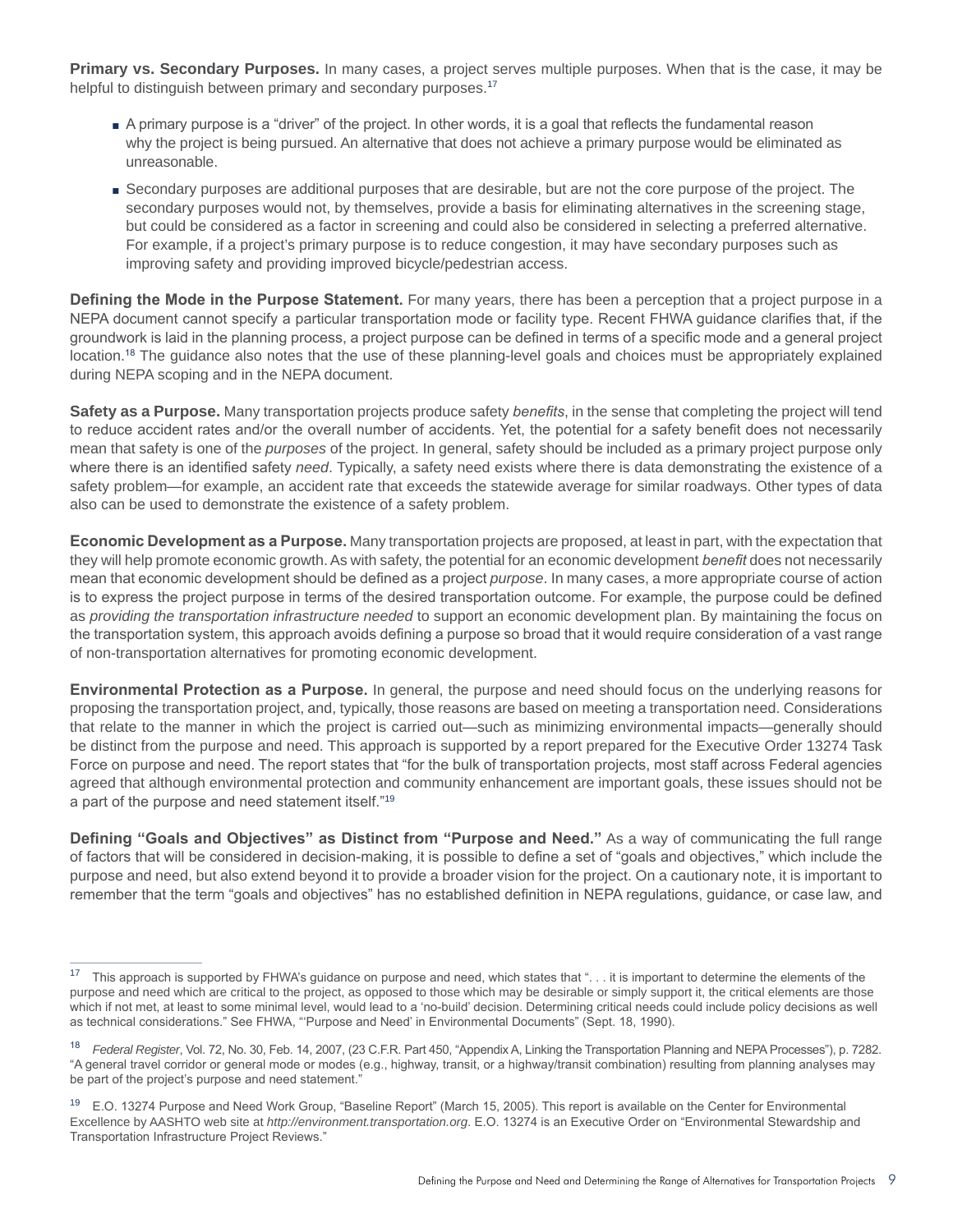this term may be used differently in different contexts.<sup>20</sup> Therefore, when this term is used, it is important to explain what "goals and objectives" are and how they relate to the purpose and need. If the goals and objectives play a role in the alternatives screening process, that role also should be explained and documented.<sup>21</sup>

**Refining the Project Purpose During the NEPA Process.** FHWA's guidance on Section 6002 of SAFETEA-LU (23 U.S.C. § 139) allows public involvement and agency coordination to occur simultaneously—rather than sequentially—on a project's purpose and need and range of alternatives.<sup>22</sup> This means that purpose and need does not have to be "locked in" before the lead agencies can begin developing or screening alternatives; it is possible for purpose and need to evolve while alternatives are being screened, or even later in the NEPA process. However, it is important to recognize that substantial changes in purpose and need could require re-analysis of screening-level decisions on alternatives and re-initiation of the public and participating agency involvement. For that reason, it generally is desirable to resolve any significant outstanding issues regarding the purpose and need well before publication of the draft environment impact statement (DEIS), and ideally by the time a decision is made on the alternatives carried forward for detailed study.

**Determining Ability to Meet Purpose and Need.** When establishing that a need exists and defining a project purpose, it is important to consider this question: "How will we determine whether an alternative actually meets this purpose and need?" For some projects, there will be a clear-cut answer to that question—for example, an alternative meets the project purpose if it relieves congestion at a specific intersection in a certain forecast year. For other projects, especially larger and more complex ones that serve several purposes, the answers to this question will be less clear-cut. Even for those projects, it is helpful to begin identifying—during the development of the purpose and need—the criteria that will be used when evaluating the ability of alternatives to meet the purpose and need. These evaluation criteria, if identified, can be provided to agencies and the public for comment along with the proposed purpose and need.

# 4 | Screening Alternatives

The alternatives screening process involves reviewing a broad range of alternatives and selecting a more limited number that will be carried forward for detailed study in the EIS. The decisions made at this stage are among the most important in the NEPA process, and often are among the most difficult and most intensely disputed among agencies and stakeholders. The following suggestions are intended to provide a flexible framework for screening alternatives, while recognizing that these decisions will always require case-by-case judgments about the appropriate methodology and type of documentation.

**Developing Screening Criteria.** The alternatives chapter should introduce and explain the criteria used in the screening of alternatives. The alternatives screening criteria should address purpose and need, since an alternative that does not meet purpose and need is not reasonable and, therefore, should be eliminated in screening. However, an alternative that meets purpose and need still could be rejected as unreasonable on other grounds—for example, because it is not technically feasible or it will cause more adverse impacts without any additional benefit or advantage. The screening criteria should be comprehensive enough to include all of the factors that are relevant to evaluating the reasonableness of alternatives, not just factors related to purpose and need.

**Types of Screening Criteria.** Alternatives screening criteria can take many forms. Some criteria involve specific thresholds that allow for a clear-cut finding about each alternative. For example, if a project is intended to reduce congestion, alternatives could be screened based on their ability to achieve a specific level of service (e.g., Level of Service C) on certain roadways. In other cases, the screening criteria are more general (e.g., reducing congestion on a given corridor or facility. Both types of screening criteria can be acceptable).

**Multi-Step Screening.** One possible approach to screening—especially where the range of potential alternatives is very large—is to establish a multi-step process that involves a series of screens. This approach is sometimes described as a

<sup>&</sup>lt;sup>20</sup> For example, Section 6002 of SAFETEA-LU (23 U.S.C. § 139) states that the "statement of purpose and need shall include a clear statement of the objectives that the proposed action is intended to achieve." In this context, the term "objective" is used as a synonym for "purpose."

<sup>&</sup>lt;sup>21</sup> For additional information on the use of "goals and objectives" in a purpose and need statement, refer to the E.O. 13274 Purpose and Need Work Group, "Baseline Report" (March 15, 2005). This report is available on the Center for Environmental Excellence by AASHTO web site at *http://environment.transportation.org*.

<sup>&</sup>lt;sup>22</sup> FHWA & FTA, "Final Guidance: SAFETEA-LU Environmental Review Process" (Nov. 15, 2006), Response to Question 37 ("The required involvement opportunities for purpose and need and range of alternatives may be concurrent or sequential. If the opportunities are concurrent, and if the purpose and need statement is substantially altered as a result of the public and participating agency involvement, then the lead agencies must consider whether an opportunity for involvement in the range of alternatives that derive from the new purpose and need is warranted.").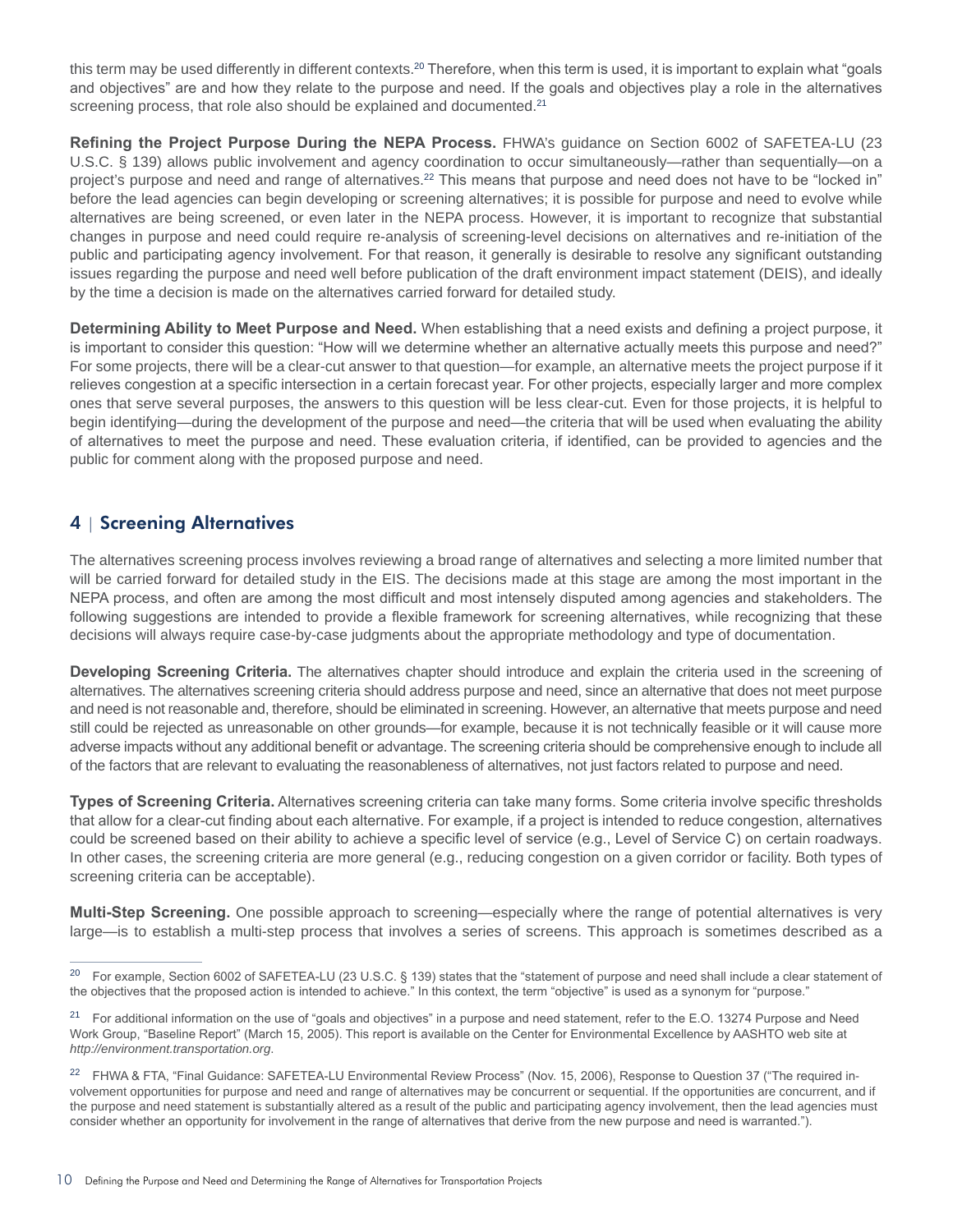"funnel" with a series of screens, which are applied sequentially as a way of gradually narrowing the range of alternatives under consideration. In general, the level of detail increases as the number of alternatives under consideration decreases. This approach allows for a very large group of alternatives to be narrowed down incrementally, with an increasing level of detail applied as the number of alternatives is reduced. If this approach is used, the steps in the screening process should be clearly explained in the NEPA document.

**Documenting the Screening of Alternatives.** The alternatives chapter of the EIS should summarize decisions made in the alternatives screening process and the reasons for those decisions. In addition, it is important to make sure that the screening analysis is fully documented elsewhere in the record. This documentation is often compiled in an alternatives screening report, which can be included in the EIS as an appendix or simply included as a technical report in the project files. Some important issues to cover in documenting the alternatives screening process include:

- Alternatives considered in screening;
- Screening criteria/methodology;
- Screening results; and
- Agency and public input into the screening process.

**Addressing Late-Identified Alternatives.** The potential for late-identified alternatives should be minimized by early coordination with the agencies, including the coordination required under 23 U.S.C. § 139. Even so, there may be cases where—due to new circumstances or new information—it becomes necessary to consider new alternatives late in the process, after screening decisions have been made. If this occurs, the potential new alternatives should be evaluated to determine if they warrant detailed study. In rare cases, a detailed evaluation of a late-identified alternative will be needed, resulting in a delay of the study. More often, it is only necessary to document the consideration of the alternative and the reasons for concluding that it did not warrant detailed analysis.

**Re-evaluating Screening Decisions Later in the NEPA Process.** Screening-level decisions can sometimes be called into question by developments that occur later in the NEPA process. Rather than treating screening as a completely "closed" issue, lead agencies should be alert for new circumstances or new information that call screening-level decisions into question. When this occurs, additional screening-level analysis should be performed and documented. For example, if an alternative is eliminated based on traffic forecasts showing that it is unable to meet purpose and need, that determination may need to be reviewed if a new traffic model is adopted by the MPO and there is reason to believe that the new model will produce different results. The key questions to consider are: "What were the critical assumptions or findings that led to the elimination of this alternative? Do those assumptions and findings remain valid?"

**"Weighting and Rating" Alternatives in the Screening Process.** One possible approach to screening alternatives is to develop a scoring system whereby each alternative is given a numerical rating in several different areas, weights are assigned to each, and then the weighted ratings are compiled to develop a single score for each alternative. This method can yield useful insights into the relative strengths and weaknesses of the alternatives. However, a lower score does not necessarily mean an alternative is unreasonable. In addition, the outputs of any scoring system are highly sensitive to the weights and ratings used in that system. These limitations should be considered in deciding whether to use a scoring system and how much weight to give to the results when such a system is used.

# 5 | Involving Agencies and the Public

The scoping process, which is required for every EIS, has always provided a forum for agencies and the public to provide input on the purpose and need and range of alternatives. In addition, many transportation agencies have adopted policies and procedures that involve coordination with agencies (and sometimes public involvement) on both purpose and need and the range of alternatives for EISs as well as EAs. In addition, many state DOTs have policies on Context Sensitive Solutions (CSS), which may call for early coordination with agencies and the public in defining the purpose and need and determining the range of alternatives.

**Decision-Making Authority of Lead Agencies.** Under Section 6002 of SAFETEA-LU, the lead agencies are responsible for defining the purpose and need and determining the range of alternatives in an EIS for a highway or transit project. In making this decision, the lead agencies must consider the input received from participating agencies and the public, but the decision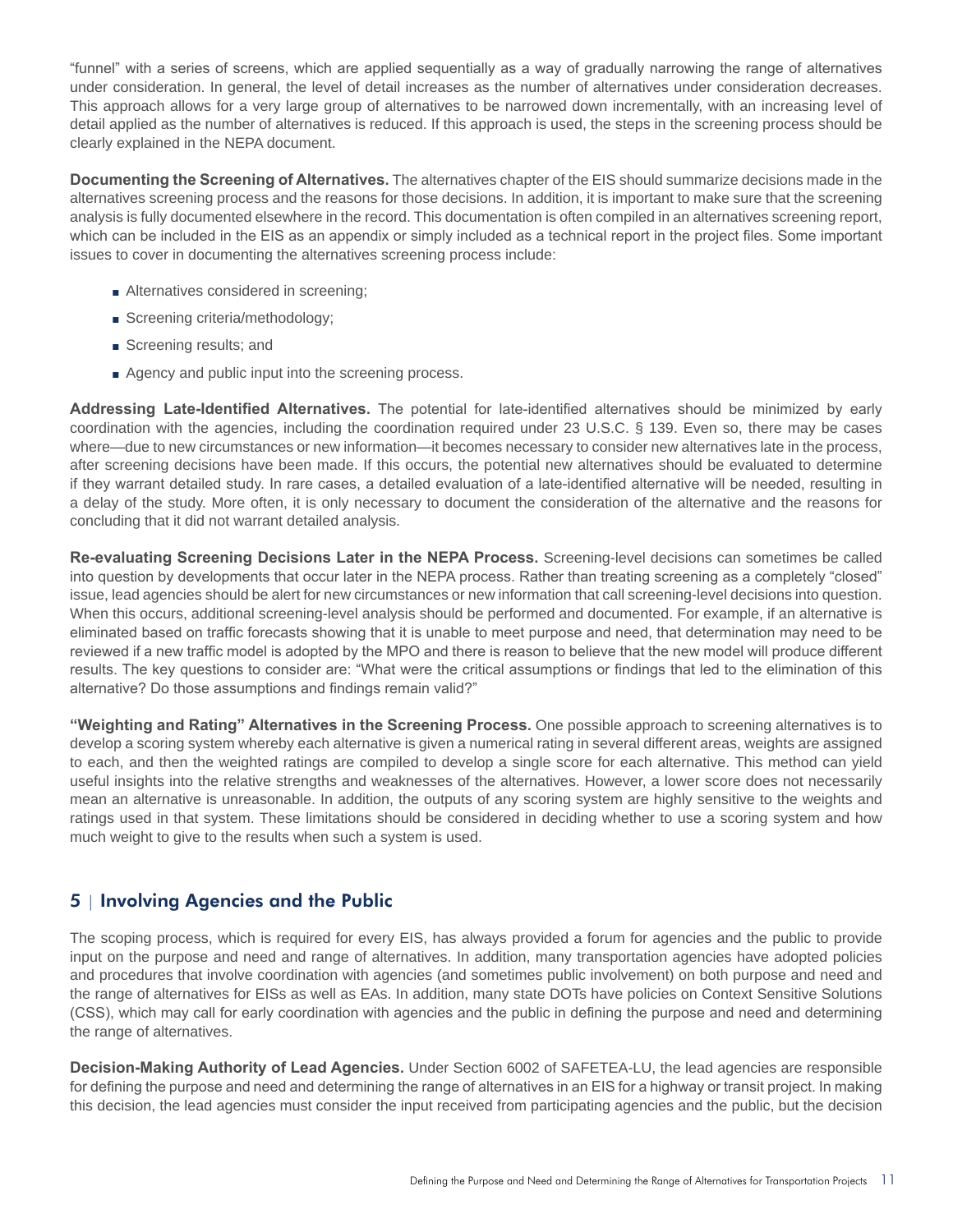ultimately is made by the lead agencies. For a highway project, the lead agencies typically are FHWA and the state DOT; for a transit project, the lead agencies typically are the FTA and the transit operator. The lead agencies share this decision-making authority; if they cannot agree, the process does not move forward until the disagreement is resolved.

**"Opportunity for Involvement" for Agencies and the Public.** Section 6002 of SAFETEA-LU requires lead agencies to provide an "opportunity for involvement" for agencies and the public in defining purpose and need and determining the range of alternatives. The law leaves lead agencies with substantial flexibility in determining how to provide this opportunity, but does state that it must occur "as early as practicable" in the NEPA process—which implies, at minimum, that this opportunity must occur before the DEIS is published; it cannot simply be combined with the comment period on the DEIS. In guidance, FHWA and FTA have determined that the opportunity for involvement on purpose and need can occur simultaneously with the opportunity for involvement on the range of alternatives; they do not have to occur sequentially.

**Relationship to Section 404 Requirements.** Decisions made by FHWA and FTA in the NEPA process are not binding on the U.S. Army Corps of Engineers, which has its own independent responsibility to comply with NEPA and ensure that Section 404 requirements are met. The requirements of Section 404 are distinct from NEPA, and are more stringent in the sense that Section 404 requires selection of the practicable alternative that causes the least impact to aquatic resources. Therefore, it is prudent to engage the Corps early in the definement of the purpose and need and development of the range of alternatives; to formalize the Corps' role, it is prudent for the Corps to be designated as a cooperating agency. Ideally, close coordination with the Corps will produce a common understanding of the project purpose and the range of alternatives, so that the Section 404 permitting process will not need to re-open issues considered by FHWA and/or FTA in the NEPA process. But because the Corps has an independent permitting role, the Corps has the ability to require consideration, or even selection, in the permitting process of an alternative that was dismissed without detailed study by the transportation agencies in the NEPA process.

**Seeking "Concurrence" on Purpose and Need.** FHWA guidance discourages the use of procedures that involve seeking "concurrence" from other agencies in the purpose and need. However, this guidance also recognizes that agencies with independent decision-making authority, such as the Corps when a Section 404 permit is needed, "have an independent responsibility to prepare a NEPA document" and also have a responsibility under Section 404 to define the project purpose. The FHWA guidance "strongly encourages" preparation of a single NEPA document that can satisfy both FHWA's and the Corps' NEPA responsibilities. As a practical matter, this means FHWA seeks to develop a purpose and need that is satisfactory to the Corps, but FHWA also maintains the flexibility to continue moving through the NEPA process even if the Corps has expressed reservations about the purpose and need.<sup>23</sup>

**Substantial Deference.** The CEQ has issued guidance, in the form of a letter to U.S. DOT, stating that non-transportation agencies should give "substantial deference" to transportation agencies' definition of a project's purpose and need. In joint guidance, FHWA and FTA observed that "substantial deference" means that other Federal agencies "should only raise questions regarding our purpose and need statements when those questions relate to substantive or procedural problems (including omission of factors) important to that agency's independent legal responsibilities."<sup>24</sup>

<sup>&</sup>lt;sup>23</sup> See FHWA/FTA Guidance on "Purpose and Need" (July 23, 2003) ("Agreements that call for other agencies with no independent decision-making authority to 'concur' in FHWA and FTA purpose and need statements should be renegotiated or reinterpreted to mean that agencies are free to make supportive or adverse comments on the statement."). The FHWA/FTA guidance on Section 6002 also addresses this issue. FHWA & FTA, "Final Guidance: SAFETEA-LU Environmental Review Process" (Nov. 15, 2006), Response to Question 6.

<sup>&</sup>lt;sup>24</sup> Memorandum from M. Peters, FHWA Administrator, and J. Dorn, FTA Administrator, to FHWA Division Administrators and FTA Regional Administrators, "Guidance on 'Purpose and Need'" (July 23, 2003).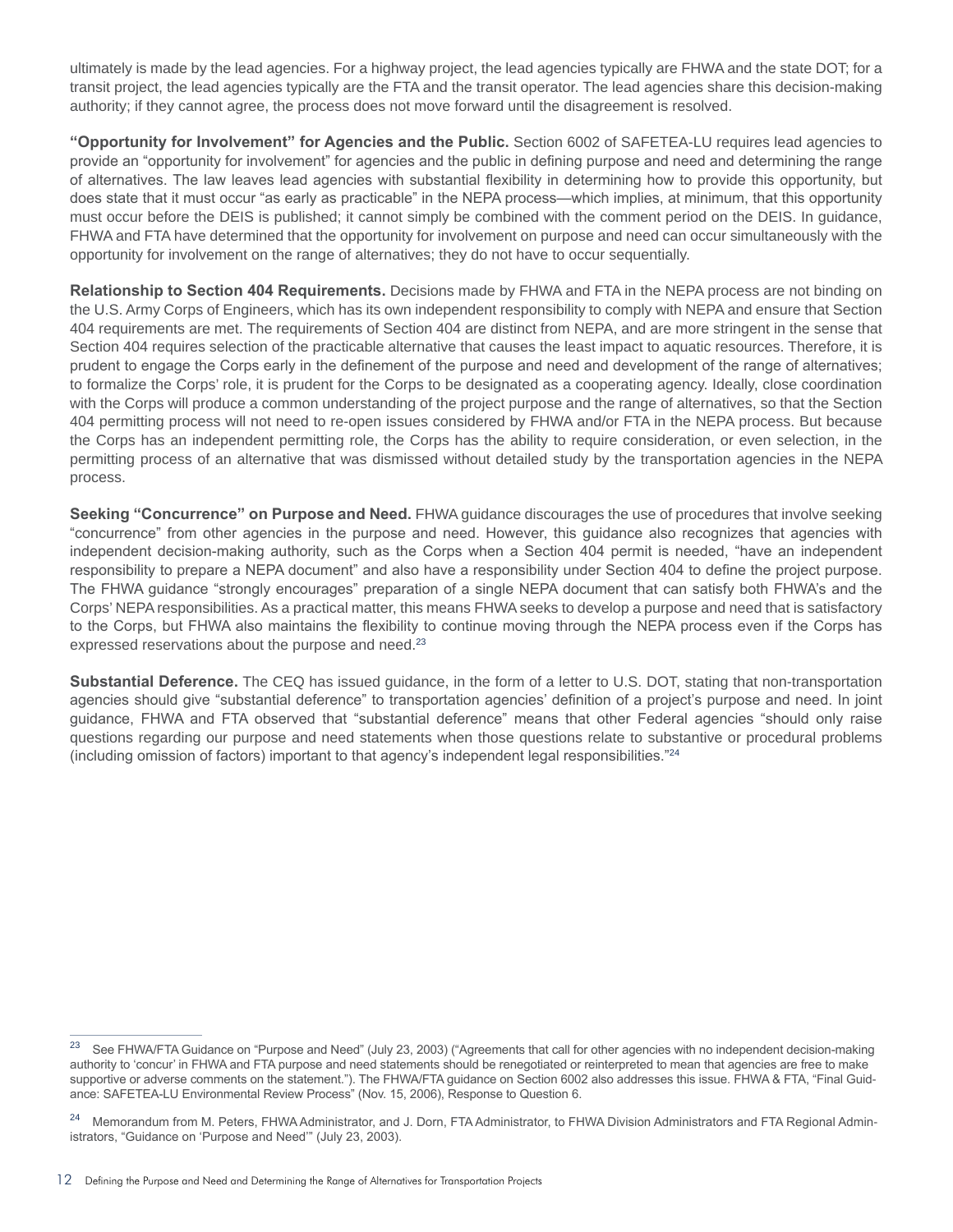# **REFERENCES**

Statutes, regulations, and guidance documents cited in this Handbook, along with additional materials and sample documents, are available on the Center for Environmental Excellence by AASHTO web site: *http://environment.transportation.org*.

The Center for Environmental Excellence's Technical Experts are available to provide strategic environmental and focused environmental management technical advice. For more information the Center Technical Assistance Program (CTAP), please visit: *http://environment.transportation.org/center/tech\_experts/*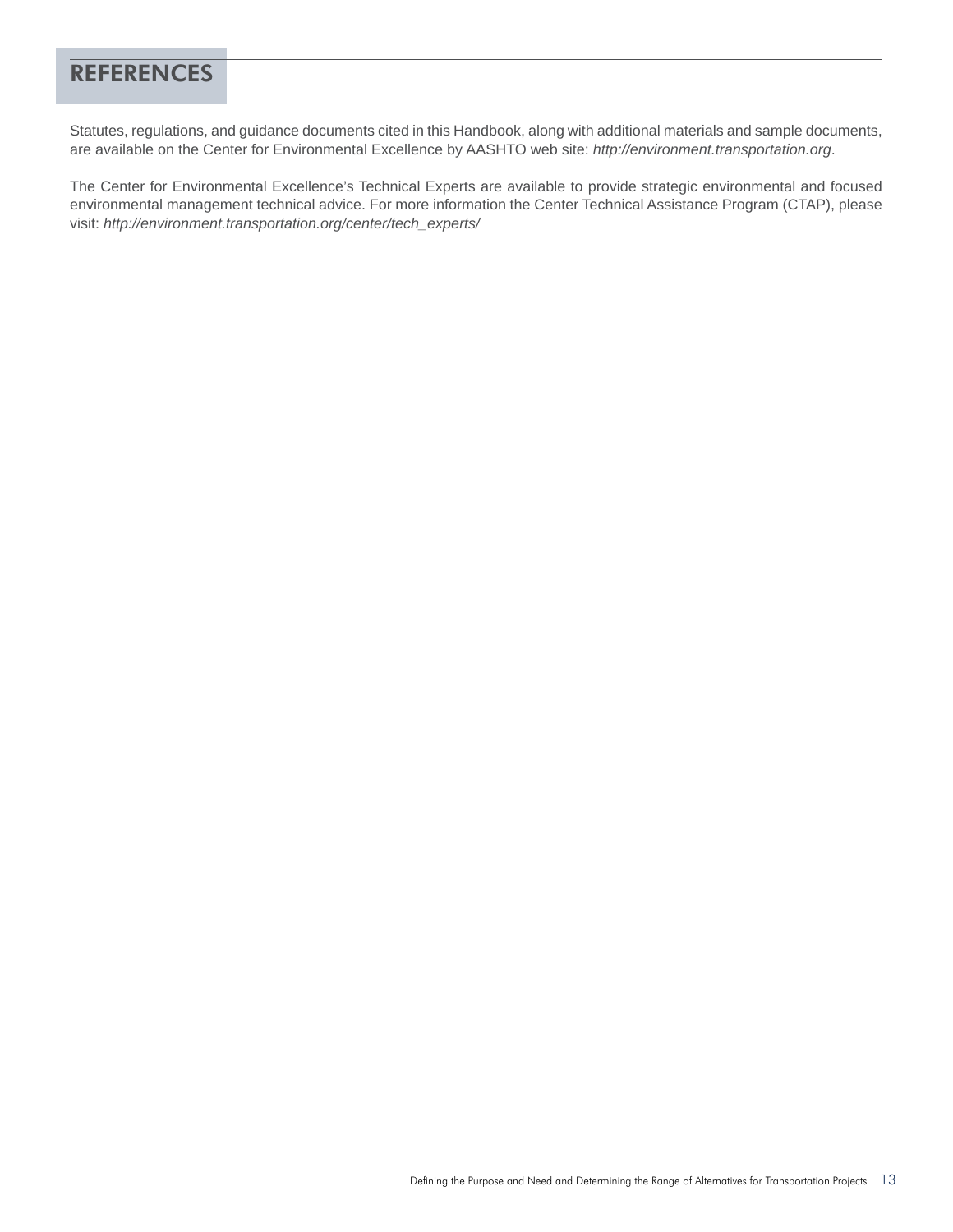# *Excerpts from Court Decisions Regarding Purpose and Need and Range of Alternatives under NEPA*

## **General Principles**

- "We uphold an agency's definition of objectives so long as the objectives that the agency chooses are reasonable, and we uphold its discussion of alternatives so long as the alternatives are reasonable and the agency discusses them in reasonable detail." *Citizens Against Burlington, Inc.* v. *Busey*, 938 F.2d 190, 196 (D.C. Cir. 1990).
- "We realize, as we stated before, that the word "reasonable" is not self-defining. Deference, however, does not mean dormancy, and the rule of reason does not give agencies license to fulfill their own prophecies, whatever the parochial impulses that drive them. Environmental impact statements take time and cost money. Yet an agency may not define the objectives of its action in terms so unreasonably narrow that only one alternative from among the environmentally benign ones in the agency's power would accomplish the goals of the agency's action, and the EIS would become a foreordained formality. Nor may an agency frame its goals in terms so unreasonably broad that an infinite number of alternatives would accomplish those goals and the project would collapse under the weight of the possibilities." *Citizens Against Burlington, Inc.* v. *Busey*, 938 F.2d 190, 196 (D.C. Cir. 1990).
- "Once an agency has considered the relevant factors, it must define goals for its action that fall somewhere within the range of reasonable choices. We review that choice, like all agency decisions to which we owe deference, on the grounds that the agency itself has advanced." *Citizens Against Burlington, Inc.* v. *Busey*, 938 F.2d 190, 196 (D.C. Cir. 1990).
- "The stated goal of a project necessarily dictates the range of 'reasonable' alternatives and an agency cannot define its objectives in unreasonably narrow terms." *City of Carmel-by-the-Sea* v. *U.S. DOT*, 123 F.3d 1142, 1155 (9th Cir. 1997).
- "NEPA's injunction that agencies consider the environmental impacts of 'all reasonable alternatives' does not substantively constrain an agency's choice of objectives; to the contrary, it is those very objectives [i.e., the agency's] that provide the point of reference for a determination whether an alternative is 'reasonable' in the first place." *City of Alexandria* v. *Slater*, 198 F.3d 862, 867–86 (D.C. Cir. 1999).
- "The scope of reasonable alternatives that an agency must consider is shaped by the purpose and need statement articulated by that agency. The [agency] must consider all reasonable alternatives within the purpose and need it has defined." *'Ilio'Ulaokalani Coalition* v. *Rumsfeld*, 464 F.3d 1083, 1097 (9th Cir. 2006).
- "[W]e remain mindful that an agency decision concerning which alternatives to consider is necessarily bound by a rule of reason and practicality. . . . An agency need not analyze the environmental consequences of alternatives it has in good faith rejected as too remote, speculative, . . . impractical or ineffective." *Airport Neighbors Alliance, Inc.* v. *United States*, 90 F.3d 426, 432 (10th Cir. 1996).
- "Courts have afforded agencies considerable discretion to define the purpose and need of a project. Preparing an EIS necessarily calls for judgment, and that judgment is the agency's. However, this discretion is not unlimited. Courts evaluate a Statement of Purpose and Need under a reasonableness standard." *Westlands Water Dist.* v. *U.S. Department of the Interior (DOI)*, 376 F.3d 853, 866 (9th Cir. 2004) (internal citations omitted)
- "Because the stated goal of a project dictates the range of reasonable alternatives, a court must first determine whether the purpose and need statement for the agency action was reasonable. . . . A purpose and need statement will be considered unreasonable if the agency defined its objectives in unreasonably narrow terms. As noted by the D.C. Circuit, 'an agency may not define the objectives of its action in terms so unreasonably narrow that only one alternative . . . would accomplish the goals of the agency's actions, and the EIS [or EA] would become a foredained [sic] formality.'" *Envtl. Prot. Info. Ctr.* v. *Blackwell*, 389 F. Supp. 2d 1174, 1199 (N.D. Cal. 2004).
- "Plaintiffs claim that the Federal Defendants violated NEPA by setting forth a statement of purpose and need that effectively eliminated any alternative that did not include timber harvest as part of the Project. . . . [T]he statement of purpose in this case, while it presupposes an element of logging, does not restrict the Project to logging at a minimum number of board feet or engaging in a particular transaction. Rather, the statement of purpose leaves considerable room for the development of alternatives with varying degrees of timber harvest. In fact, a review of the harvest alternatives reveals that the amount of logging under the alternatives ranged from 1521 acres . . . to 3384 acres. . . . Given the nature of the statements held reasonable under *Muckleshoot* and *Friends* [two previous court decisions], this court holds that the statement of purpose and need in this case was also reasonable." *Kettle Range Conservation Group* v. *U.S. Forest Service*, 148 F. Supp. 2d 1107, 1117 (9th Cir. 2001).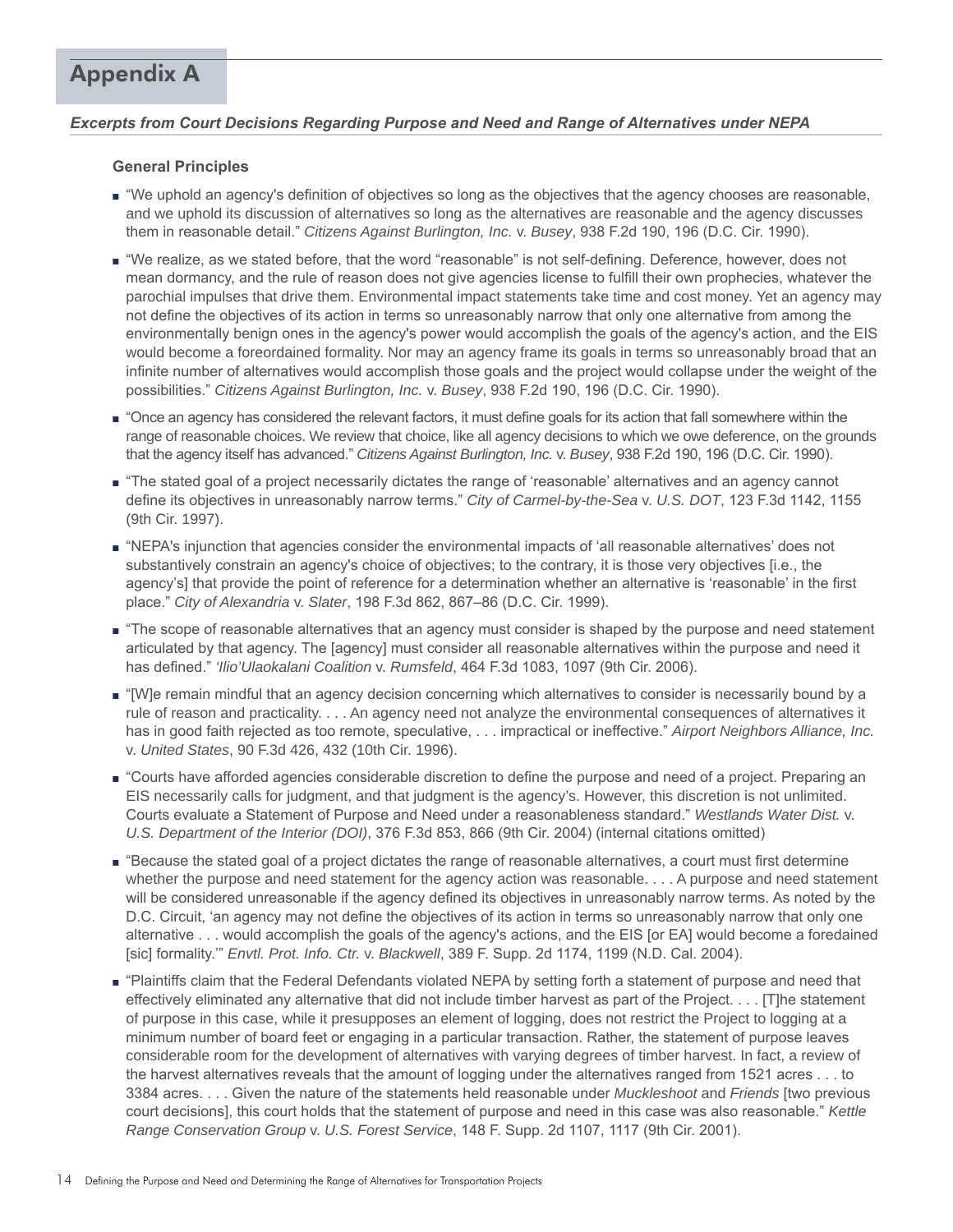# **Legislation**

- "Frequently, a pertinent guide for identifying an appropriate definition of an agency's objective will be the legislative grant of power underlying the proposed action. . . . Statutory objectives provide a sensible compromise between unduly narrow objectives an agency might choose to identify to limit consideration of alternatives and hopelessly broad societal objectives that would unduly expand the range of relevant alternatives. We implicitly endorsed the pertinence of statutory objectives in ruling that an agency need not consider 'alternatives which could only be implemented after significant changes in government policy or legislation.'" *New York* v. *U.S. DOT*, 715 F.2d 732, 743 (2d Cir. 1983).
- "Where an action is taken pursuant to a specific statute, the statutory objectives of the project serve as a guide by which to determine the reasonableness of objectives outlined in an EIS." *Westlands Water Dist.* v. *U.S. DOI*, 376 F.3d 853, 866 (9th Cir. 2004) (internal citations omitted)
- ". . . an agency should always consider the views of Congress, expressed, to the extent that the agency can determine them, in the agency's statutory authorization to act, as well as in other congressional directives. . . ." *Citizens Against Burlington, Inc.* v. *Busey*, 938 F.2d 190, 196 (D.C. Cir. 1990).
- "We are satisfied that the agencies have met NEPA's 'hard look' requirement and that they have adequately supported their determination that the IRA [improved roadway alternative] would not advance Congress's goal of providing West Virginia with the 'basic facilities' essential for its economic growth. See Appalachian Regional Development Act of 1965, 40 U.S.C. app. § 2(a). In section II of the [EIS], entitled 'Alternatives Considered,' the WVDOT reviewed the merits and deficiencies of five alternatives, including the No Build Alternative, the four-lane Build Alternative, and the IRA in light of Congress's objective of developing a regional highway system and the design standards established for the system by the Appalachian Regional Commission. In its review of the IRA, the WVDOT discussed in detail the reasons why that alternative could not adequately address issues such as roadway deficiencies, safety considerations, and regional system linkage. We therefore defer to the agencies' decision to proceed with the four-lane Build Alternative." *Corridor H Alternatives* v. *Slater*, 166 F.3d 368, 374 (D.C. Cir. 1999).
- "In some cases an alternative may be reasonable, and therefore required by NEPA to be discussed in the EIS, even though it requires legislative action to put it into effect. But in deciding whether an alternative is reasonable, we may certainly take into account the strength and vitality of legislation that forbids it. 'We do not suppose Congress intended an agency to devote itself to extended discussion of the environmental impact of alternatives so remote from reality as to depend on, say, the repeal of the antitrust laws.'" *Kilroy* v. *Ruckelshaus*, 738 F.2d 1448, 1454 (9th Cir. 1984).

# **Project Sponsor Objectives**

- "When an agency is asked to sanction a specific plan, the agency should take into account the needs and goals of the parties involved in the application." *Citizens Against Burlington, Inc.* v. *Busey*, 938 F.2d 190, 196 (D.C. Cir. 1990).
- "The statement of a project's purpose and need is left to the agency's expertise and discretion, and we defer to the agency if the statement is reasonable. The reasonableness of a given statement of purpose and need depends first on the nature of the proposed Federal action. Here, the [agency] prepared the EIS to consider the environmental impacts of its approval of a proposal sponsored from outside the agency. In this situation, the project sponsor's goals play a large role in determining how the purpose and need is stated. At the same time, the goals that Congress has set for the agency must also figure into the formulation of the statement." *Alliance for Legal Action* v. *Federal Aviation Administration*, 2003 U.S. App. LEXIS 13845, \*\* 12 (4th Cir. 2003) (internal citations omitted).
- "An agency cannot restrict its analysis to those alternative means by which a particular applicant can reach his goals. This is precisely what the [agency] did in this case. The [agency] has the duty under NEPA to exercise a degree of skepticism in dealing with self-serving statements from a prime beneficiary of the project. And that is exactly what the [agency] has not shown in its wholesale acceptance of [the applicant's] definition of purpose." *Simmons* v. *U.S. Army Corps of Engineers*, 120 F.3d 664, 668 (7th Cir. 1997).

# **Environmental Goals in a Purpose and Need Statement**

■ "The proper question to ask at the outset of a NEPA inquiry is not whether the Administration focused on environmental goals but rather . . . whether its stated objectives were reasonable. It seems rather obvious to us that it is not unreasonable in articulating its objectives for an agency to 'focus primarily on transportation and safety issues' when replacing a massively congested and structurally unsound bridge." *City of Alexandria* v. *Slater*, 198 F.3d 862, 867-86 (D.C. Cir. 1999).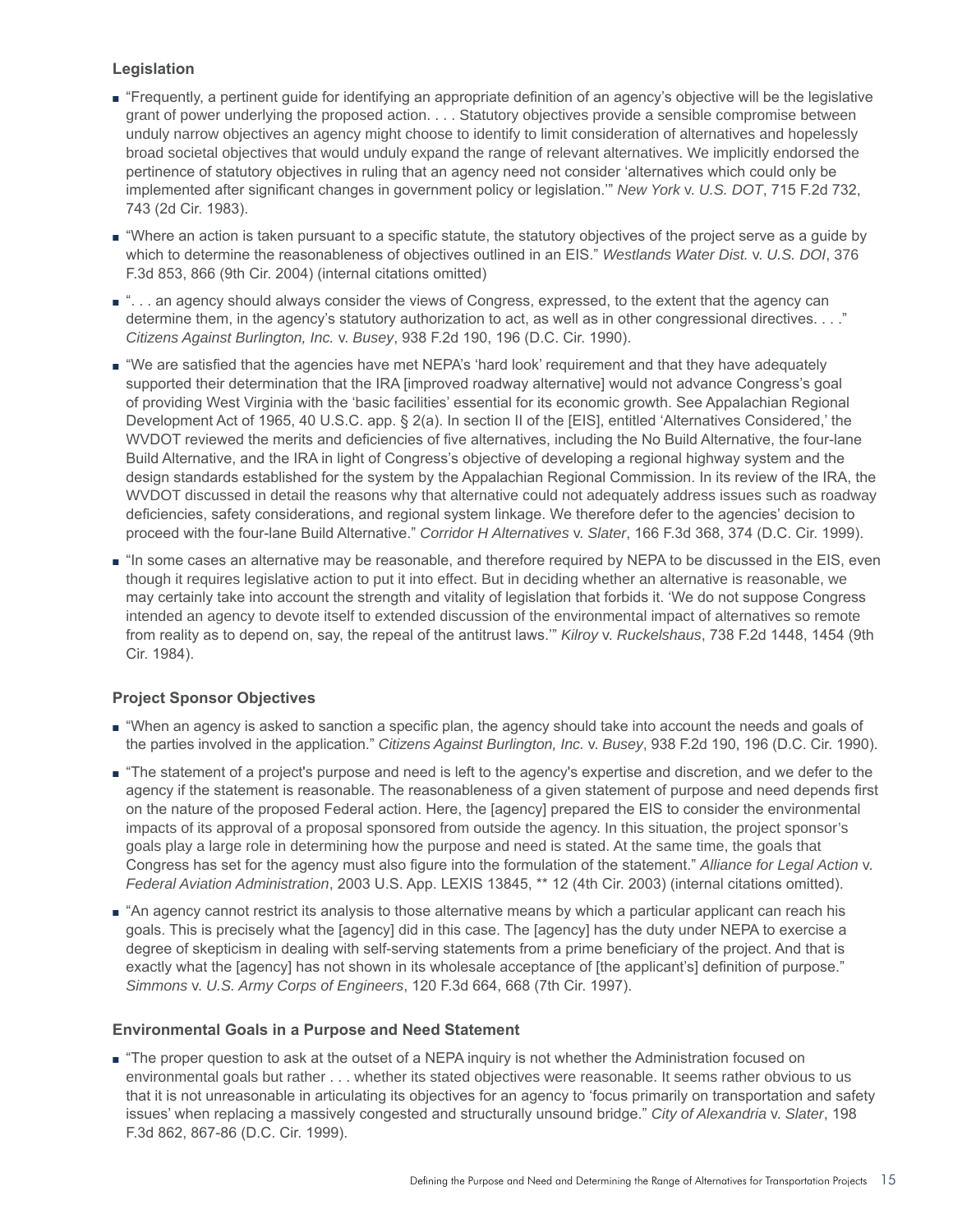## **Performance Thresholds**

■ "Level of Service C is not an unreasonable goal; nothing about this selection is either arbitrary or capricious. . . . A route achieving Level of Service C would significantly alleviate traffic congestion, reduce accidents and achieve other transportation goals. Thus even if not mandated, a project attaining Level of Service C is a legitimate goal if balanced against competing factors." *City of Carmel-by-the-Sea* v. *U.S. DOT*, 123 F.3d 1142, 1156–57 (9th Cir. 1997).

## **Examples of Overly Narrow Purpose**

■ "The record here suggests potentially viable alternatives of expanding east-west traffic capacity across the Jordan River at 9800 South, 10600 South, and 12300 South. Thus, if the purposes and needs of the Project were so narrowly construed as to mandate the extra capacity only at 11400 South, we would conclude that such a narrow definition would be contrary to the mandates of NEPA." *Davis* v. *Mineta*, 302 F.3d 1104, 1119–20 (10th Cir. 2002).

## **Relationship between NEPA and Section 404 Range of Alternatives**

- "Under CWA [Clean Water Act], the test is not whether a proposed project is 'better' than an alternative with less wetlands impact because it would cost less and have less impact on existing and future development. The test is whether the alternative with less wetlands impact is 'impracticable,' and the burden is on the [applicant], with independent verification by the COE, to provide detailed, clear and convincing information *proving* impracticability." *Utahns for Better Transportation* v. *U.S. DOT*, 305 F.3d 1152, 1186 (10th Cir. 2002).
- "The CWA test is not, however, whether features of a proposal would make a more desirable project. Rather the Applicant and the COE are obligated to determine the feasibility of the least environmentally damaging alternatives that serve the basic project purpose. If such an alternative exists—like a highway configuration that is much narrower because it dispenses with the amenities—then the CWA compels that the alternative be considered and selected unless proven impracticable." *Utahns for Better Transportation* v. *U.S. DOT*, 305 F.3d 1152, 1188–89 (10th Cir. 2002).

## **Number of Alternatives**

■ "The statutory and regulatory requirements that an agency must consider 'appropriate' and 'reasonable' alternatives does not dictate the minimum number of alternatives that an agency must consider. . . . To the extent that [the plaintiff] is complaining that having only two final alternatives—no action and a preferred alternative—violates the regulatory scheme, a plain reading of the regulations dooms that argument. So long as 'all reasonable alternatives' have been considered and an appropriate explanation is provided as to why an alternative was eliminated, the regulatory requirement is satisfied. In short, the regulation does not impose a numerical floor on alternatives to be considered." *Native Ecosystems Council* v. *U.S. Forest Service*, 428 F.3d 1233, 1246 (9th Cir. 2005).

#### **Range of Alternatives in an EA**

- "In undertaking this analysis, we join our sister circuits in holding that an agency's obligation to consider alternatives under an EA is a lesser one than under an EIS. In rejecting any alternatives, the agency must only include 'brief discussions of the need for the proposal, of alternatives required by [42 U.S.C. § 4332(2)(E)], of the environmental impacts of the proposed action and alternatives, and a listing of agencies and persons consulted.' 40 C.F.R. § 1508.9(b)". *Native Ecosystems Council* v. *U.S. Forest Service*, 428 F.3d 1233, 1246 (9th Cir. 2005).
- "Though we have required an agency to give some consideration to alternatives even though preparation of an EIS is not required, ... it remains something of an anomaly to insist that an agency assess alternatives for an action that it has determined will not have a 'significant' effect on the environment. . . . But even accepting the teaching of *Hanly* [a prior court decision], as we must, we are of the view that an agency's finding of no significant impact, if otherwise valid, permits the agency to consider a narrower range of alternatives than it might be obliged to assess before undertaking action that would significantly affect the environment." *New York* v. *U.S. DOT*, 715 F.2d 732, 743 (2d Cir. 1983).